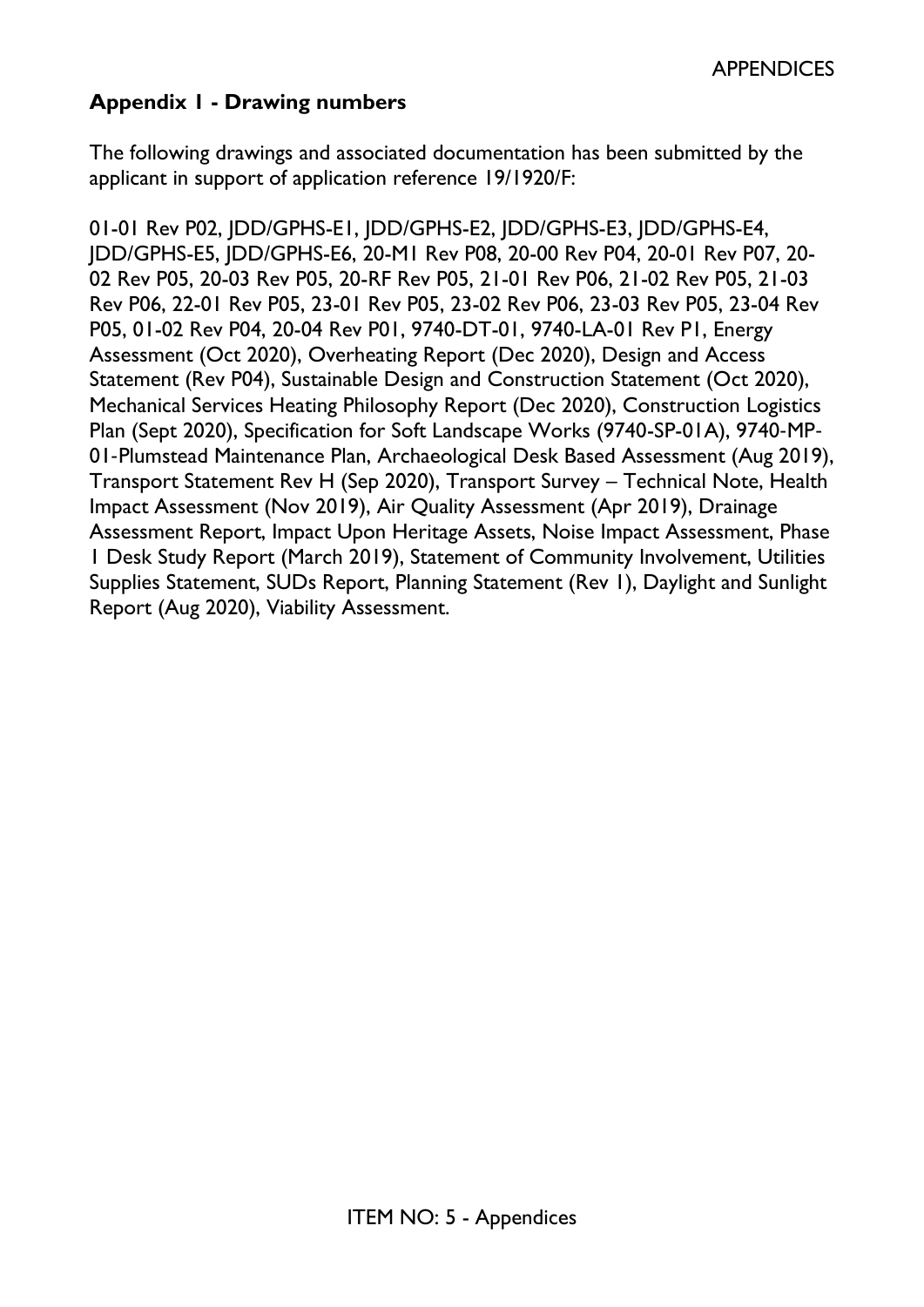## **Appendix 2 – Conditions and Informative(s)**

#### **Condition 1**

The development to which this permission relates must be begun not later than the expiration of three (3) years beginning with the date on which the permission is granted.

**Reason:** As required by Section 91 of the Town and Country Planning Act 1990.

#### **Condition 2**

The development shall be carried out strictly in accordance with the application plans, drawings and documents hereby approved and as detailed below:

**01-01 Rev P02, JDD/GPHS-E1, JDD/GPHS-E2, JDD/GPHS-E3, JDD/GPHS-E4, JDD/GPHS-E5, JDD/GPHS-E6, 20-M1 Rev P08, 20-00 Rev P04, 20-01 Rev P07, 20-02 Rev P05, 20-03 Rev P05, 20-RF Rev P05, 21-01 Rev P06, 21-02 Rev P05, 21-03 Rev P06, 22-01 Rev P05, 23-01 Rev P05, 23-02 Rev P06, 23-03 Rev P05, 23-04 Rev P05, 01-02 Rev P04, 20-04 Rev P01, 9740- DT-01, 9740-LA-01 Rev P1, Energy Assessment (Oct 2020), Overheating Report (Dec 2020), Design and Access Statement (Rev P04), Sustainable Design and Construction Statement (Oct 2020), Mechanical Services Heating Philosophy Report (Dec 2020), Construction Logistics Plan (Sept 2020), Specification for Soft Landscape Works (9740-SP-01A), 9740**‐**MP**‐ **01**‐**Plumstead Maintenance Plan, Archaeological Desk Based Assessment (Aug 2019), Transport Statement Rev H (Sep 2020), Transport Survey – Technical Note, Health Impact Assessment (Nov 2019), Air Quality Assessment (Apr 2019), Drainage Assessment Report, Impact Upon Heritage Assets, Noise Impact Assessment, Phase 1 Desk Study Report (March 2019), Statement of Community Involvement, Utilities Supplies Statement, SUDs Report, Planning Statement (Rev 1), Daylight and Sunlight Report (Aug 2020)** 

**Reason**: In the interests of good planning and to ensure that the development is carried out in accordance with the approved documents, plans and drawings submitted with the application and is acceptable to the local planning authority.

#### **Condition 3**

Prior to the commencement of above ground works, a detailed schedule and specification of all external materials and finishes to be used on the building shall be submitted to and approved in writing by the Local Planning Authority. The development shall then be carried out in accordance with the approved details.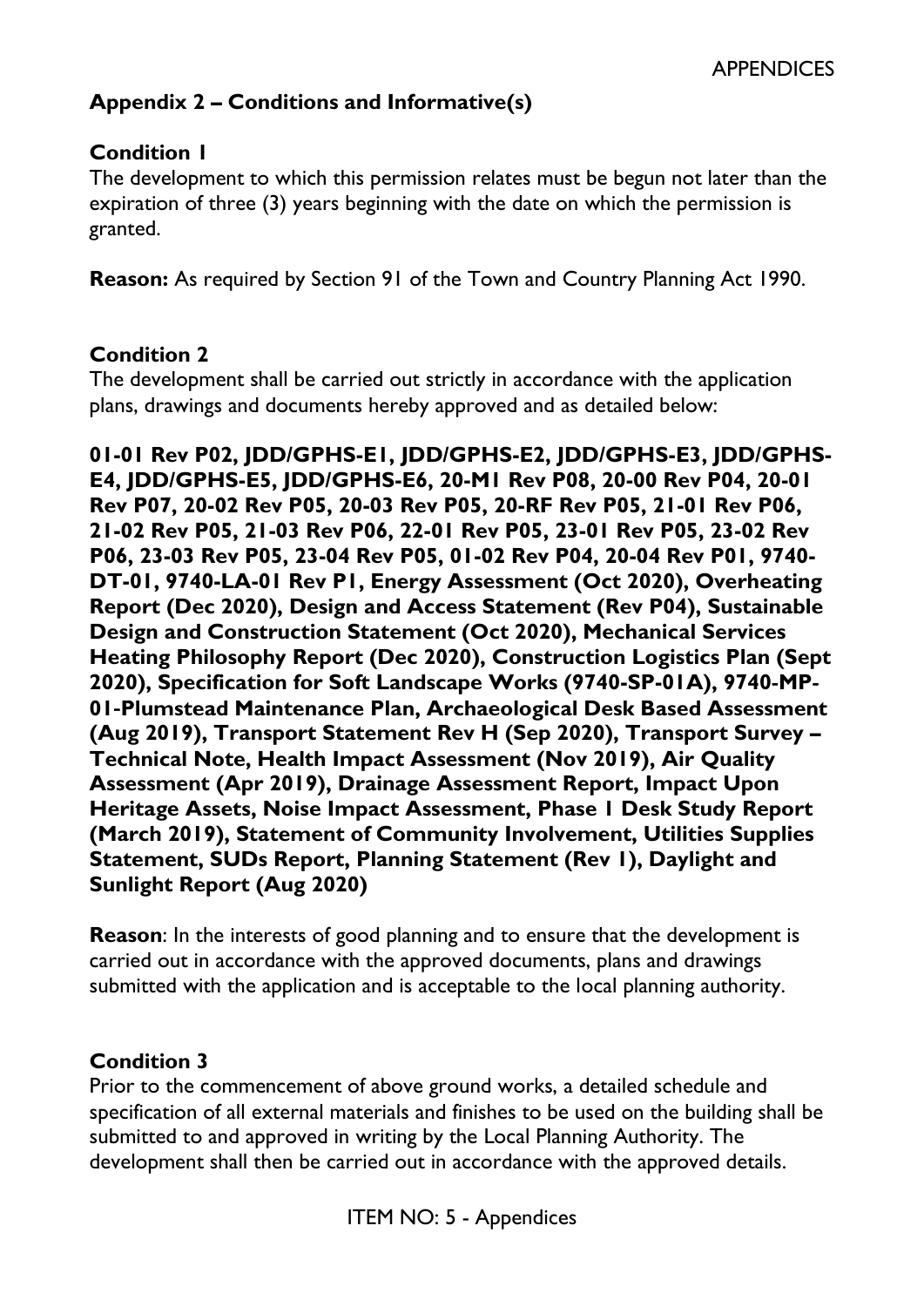**Reason**: To ensure that the local planning authority may be satisfied as to the external appearance of the building(s) and to comply with Policy 7.4 of the London Plan (2016), Policies D1 and D4 of the Approved for Publication Draft London Plan (2020) and Policies DH1 and DH(a) of the Royal Greenwich Local Plan: Core Strategy with Detailed Policies (July 2014) and the Council's.

### **Condition 4**

Prior to the commencement of development approved by this planning permission, the following components of a scheme to deal with the risks associated with contamination of the site shall each be submitted to and approved, in writing, by the Local Planning Authority:

- 1. A preliminary risk assessment which has identified:
	- all previous uses;
	- potential contaminants associated with those uses;
	- a conceptual model of the site indicating sources, pathways and receptors;
	- potentially unacceptable risks arising from contamination at the site.

Should the preliminary risk assessment identify the need for further investigation:

- 2. A site investigation scheme, based on (1) to provide information for a detailed assessment of the risk to all receptors that may be affected, including those off site.
- 3. The results of the site investigation and the detailed risk assessment referred to in (2) and, based on these, an options appraisal and remediation strategy giving full details of the remediation measures required and how they are to be undertaken.
- 4. A verification plan providing details of the data that will be collected in order to demonstrate that the works set out in the remediation strategy in (3) are complete and identifying any requirements for longer-term monitoring of pollutant linkages, maintenance and arrangements for contingency action.

Any changes to these components require the express written consent of the Local Planning Authority. The scheme shall be implemented as approved.

**Reason**: Potential sources of contamination associated with historical uses of the site should be further investigated to ensure that there is not an unacceptable risk to health and controlled waters in line with the aims of the National Planning Policy Framework (NPPF); and with Policies E(e) of the Royal Borough of Greenwich Local Plan: Core Strategy with Detailed Policies (2014); and the Mayor's London Plan (2016) Policies 5.21 Contaminated Land and 5.22 Hazardous substances.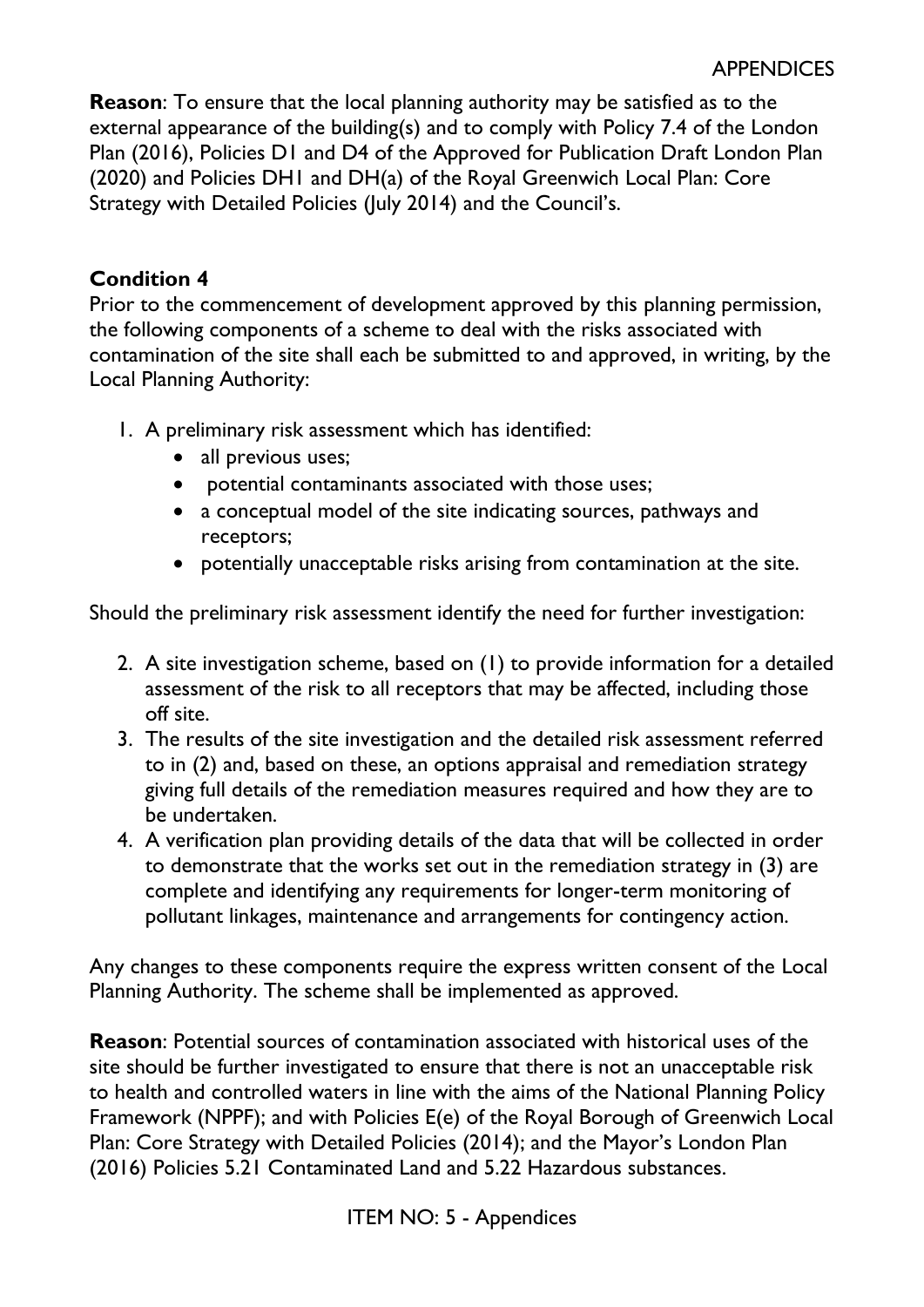### **Condition 5**

Prior to the occupation of the development, a verification report demonstrating completion of the works set out in the approved remediation strategy and the effectiveness of the remediation shall be submitted to and approved, in writing, by the Local Planning Authority.

The report shall include results of sampling and monitoring carried out in accordance with the approved verification plan to demonstrate that the site remediation criteria have been met. It shall also include any plan (a long-term monitoring and maintenance plan) for longer-term monitoring of pollutant linkages, maintenance and arrangements for contingency action, as identified in the verification plan, and for the reporting of this to the Local Planning Authority.

**Reason**: Should remediation be deemed necessary, the applicant should demonstrate that any work has been carried out effectively and the environmental and health risks have been satisfactorily managed so that the site is deemed suitable for use; in accordance with the aims of the National Planning Policy Framework (NPPF); and with Policies E(e) of the Royal Borough of Greenwich Local Plan: Core Strategy with Detailed Policies (2014); and the Mayor's London Plan (2016) Policies 5.21 Contaminated Land and 5.22 Hazardous substances.

### **Condition 6**

- a) Prior to the commencement of any demolition works on site, an asbestos survey carried out by a suitably qualified professional shall be submitted to and approved in writing by the Local Planning Authority.
- b) All demolition work shall be carried out in strict accordance with the details approved under part (a).

**Reason**: In order that the Council may be satisfied with the details of the proposal in the interests of the amenities of neighbouring properties and the area generally and ensure compliance with Policy E(a) of the Royal Greenwich Local Plan: Core Strategy with Detailed Policies (2014).

# **Condition 7**

No demolition or development shall take place until a written scheme of investigation (WSI) has been submitted to and approved in writing by the Local Planning Authority in writing, in consultation with GLAAS. For land that is included within the WSI, no demolition or development shall take place other than in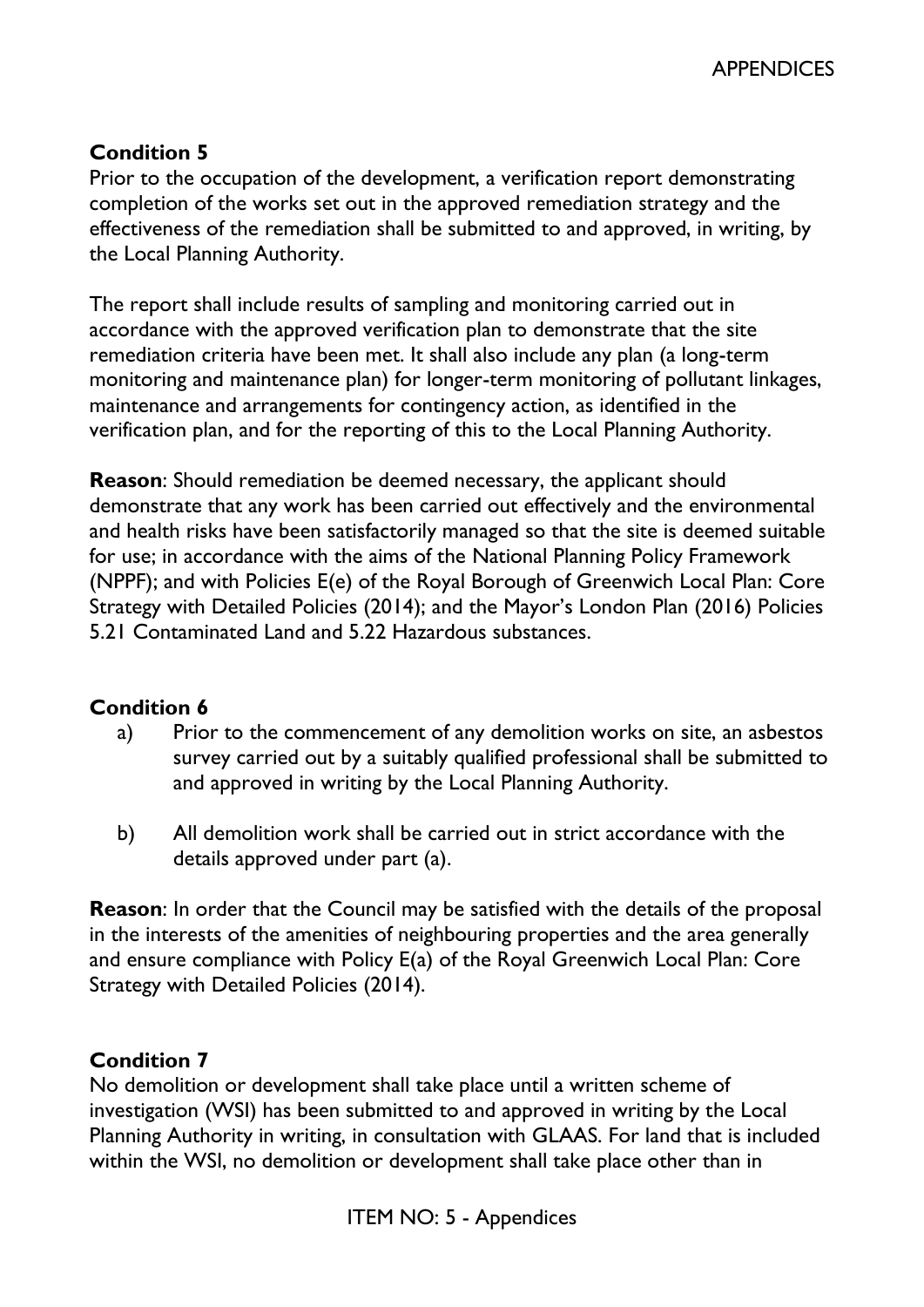accordance with the agreed WSI, which shall include the statement of significance and research objectives, and

- A. The programme and methodology of site investigation and recording and the nomination of a competent person(s) or organisation to undertake the agreed works
- B. The programme for post-investigation assessment and subsequent analysis, publication & dissemination and deposition of resulting material. This part of the condition shall not be discharged until these elements have been fulfilled in accordance with the programme set out in the WSI.

**Reason**: To ensure the development would have no detrimental impacts on archaeological Remains which may be present, in accordance with the aims of the National Planning Policy Framework (NPPF); Policy 7.8 of the London Plan (2016); Policy HC1 of the Approved for Publication Draft London Plan (2020) and Policies DH3 and DH(m) of the Royal Borough of Greenwich Local Plan: Core Strategy with Detailed Policies (2014).

### **Condition 8**

No development shall commence until details of an appropriate programme of public engagement including a timetable have been submitted and approved in writing by the Local Planning Authority. The development shall be carried out in accordance with the approved programme.

**Reason**: The planning authority wishes to secure public interpretation and presentation of the site's archaeology in line with London Plan Policy 7.8 (2016) and Policy HC1 of the Approved for Publication Draft London Plan (2020).

# **Condition 9**

No drainage systems for the infiltration of surface water drainage into the ground are permitted other than with the express written consent of the Local Planning Authority, which may be given for those parts of the site where it has been demonstrated that there is no resultant unacceptable risk to controlled waters. The development shall be carried out in accordance with the approval details.

**Reason**: To protect the underlying groundwater from the risk of pollution and to comply with Policy 5.13 of the London Plan (2016), Policy SI13 of the Approved for Publication Draft London Plan (2020) and Policies E2 and E(e) of the Royal Greenwich Local Plan: Core Strategy with Detailed Policies (Adopted July 2014).

# **Condition 10**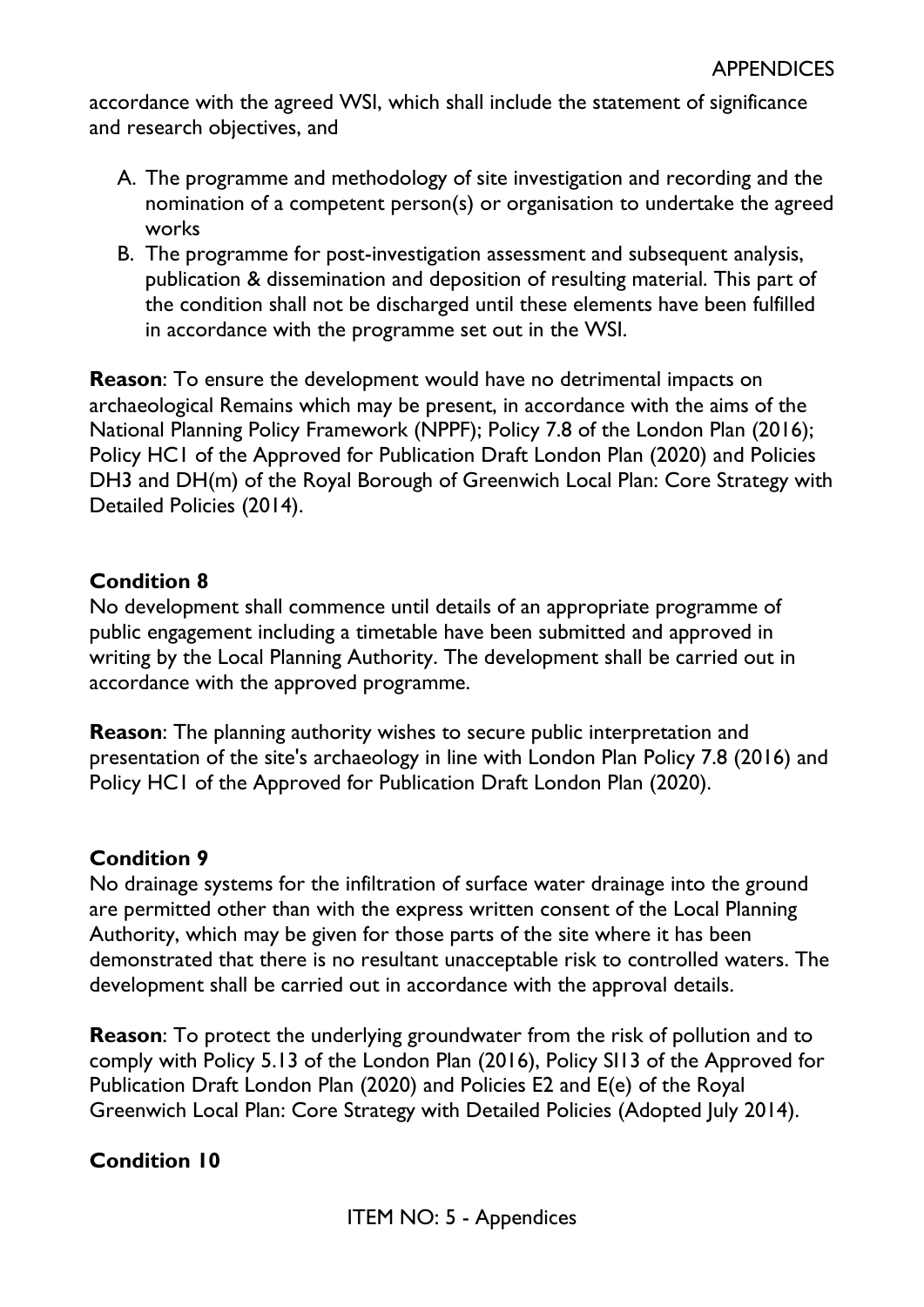Prior to any demolition, an updated Demolition/Construction Method Statement shall be submitted to, and approved in writing by, the Local Planning Authority. The Method Statement shall include full details of the following:

- Hours of work;
- The parking of vehicles of site operatives and visitors;
- Loading and unloading of plant and materials;
- Storage of plant and materials used in constructing the development;
- Haulage routes;
- Likely dust levels to be generated and screening measures to be employed;
- Wheel washing facilities;
- Likely noise levels to be generated from plant and construction works;
- Specification of equipment with likely noise and vibration levels to be generated during demolition and construction works;
- Details of any proposed noise screening measures;
- Proposals for monitoring noise and procedures for controlling excessive noise and vibration (Note: it is expected that vibration over 1mm/s measured as a peak particle velocity at residential properties would constitute unreasonable vibration);
- Identification of the roles and responsibilities with regard to managing and reporting on the demolition and construction phase noise and vibration measures

Reference shall be made to: The Councils' Construction Site Noise Code of **Practice** 

[http://www.royalgreenwich.gov.uk/downloads/file/470/noise\\_from\\_major\\_constructi](http://www.royalgreenwich.gov.uk/downloads/file/470/noise_from_major_construction_sites_leaflet) on sites leaflet BRE four part Pollution Control Guides 'Controlling particles and noise pollution from construction sites 'The development shall be carried out in accordance the approved Demolition and Construction Method Statement.

**Reason**: In order to safeguard the amenities, health and safety of neighbouring properties and occupiers and of the area generally, and to ensure compliance with Policies 7.15 of the London Plan (2016), Policy D14 of the Approved for Publication Draft London Plan (2020) and Policy E(a) of the Royal Greenwich Local Plan: Core Strategy with Detailed Policies (Adopted July 2014).

### **Condition 11**

Prior to any demolition works, full details of the temporary residential access to the rear of the site shall be provided to and approved in writing by the Local Planning

ITEM NO: 5 - Appendices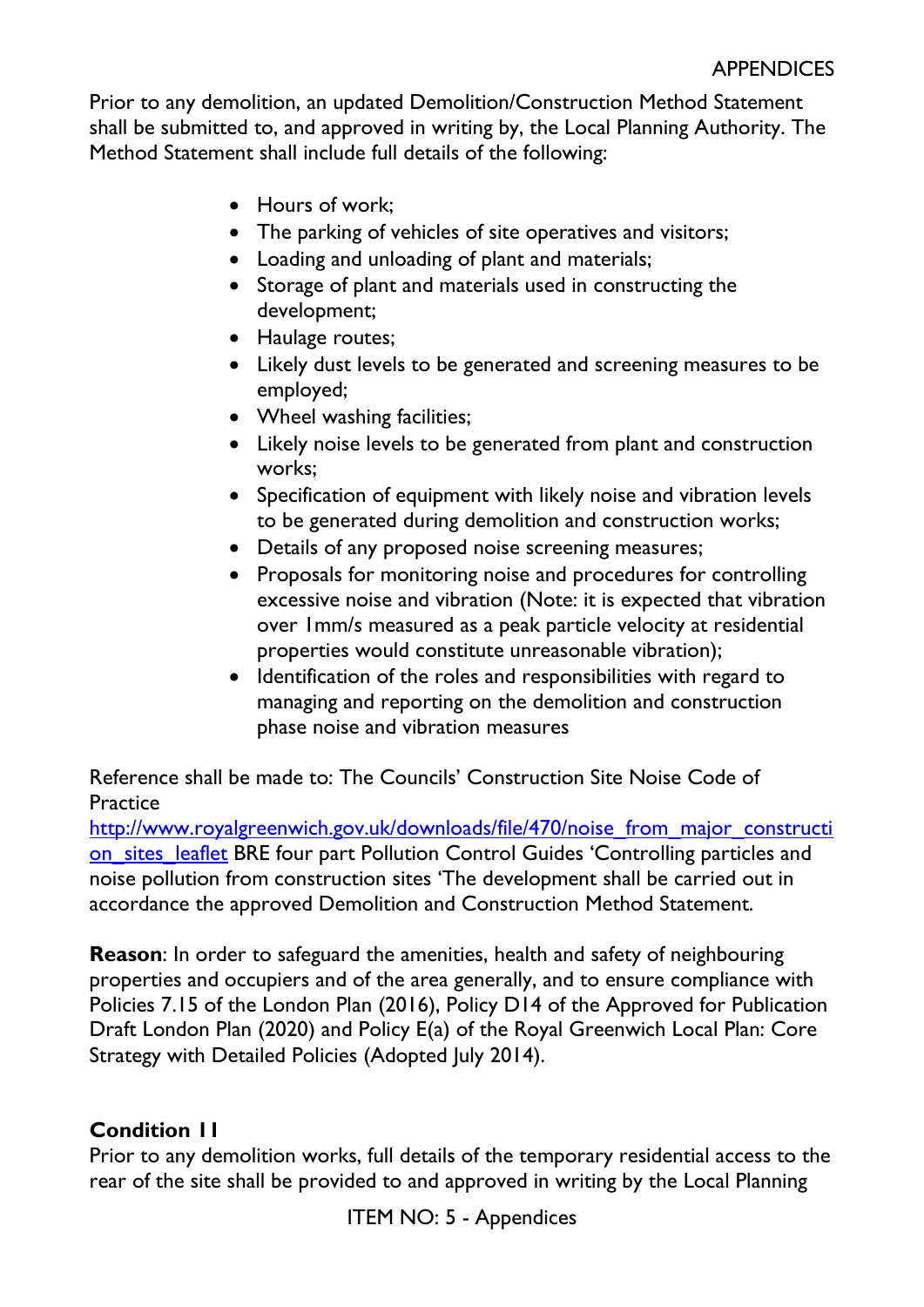Authority. The development shall be carried out in accordance with the approved details.

**Reason**: In order to safeguard the amenities, health and safety of neighbouring properties and occupiers, and to ensure compliance with Policies 7.15 of the London Plan (2016), Policy D14 of the Approved for Publication Draft London Plan (2020) and Policy E(a) of the Royal Greenwich Local Plan: Core Strategy with Detailed Policies (Adopted July 2014).

# **Condition 12**

- a) Prior to above ground works, drawings illustrating that a minimum of 90% of all dwellings in the development hereby permitted comply with Building Regulation requirement M4(2) 'accessible and adaptable dwellings', have been submitted to and approved in writing by the Local Planning Authority in consultation with the Council's Housing Occupational Therapist.
- b) The development shall be carried out and retained for the lifetime of the development in accordance the approved details.

**Reason**: To accord with Policy 3.8 of the London Plan (2016), Policy D7 of the approved for Publication Draft London Plan and Policy H5 of the Royal Greenwich Core Strategy and Detailed Policies 2014.

# **Condition 13**

- a) Prior to above ground works, drawings illustrating that a minimum of 10% of all units in the development hereby permitted comply with Building Regulation requirement M4(3) 'wheelchair user dwellings' shall be submitted to and approved in writing by the Local Planning Authority.
- b) The development shall be implemented in accordance with the approved details under part (a).

**Reason**: To accord with Policy 3.8 of the London Plan (2016), Policy D7 of the approved for Publication Draft London Plan and Policy H5 of the Royal Greenwich Core Strategy and Detailed Policies 2014.

# **Condition 14**

- a) Prior to the occupation of the development hereby approved, a delivery and servicing plan shall be submitted to and approved in writing by the Local Planning Authority. Details shall include proposed delivery hours and type and size of delivery vehicles.
- b) The development shall thereafter be operated in accordance with the approved details.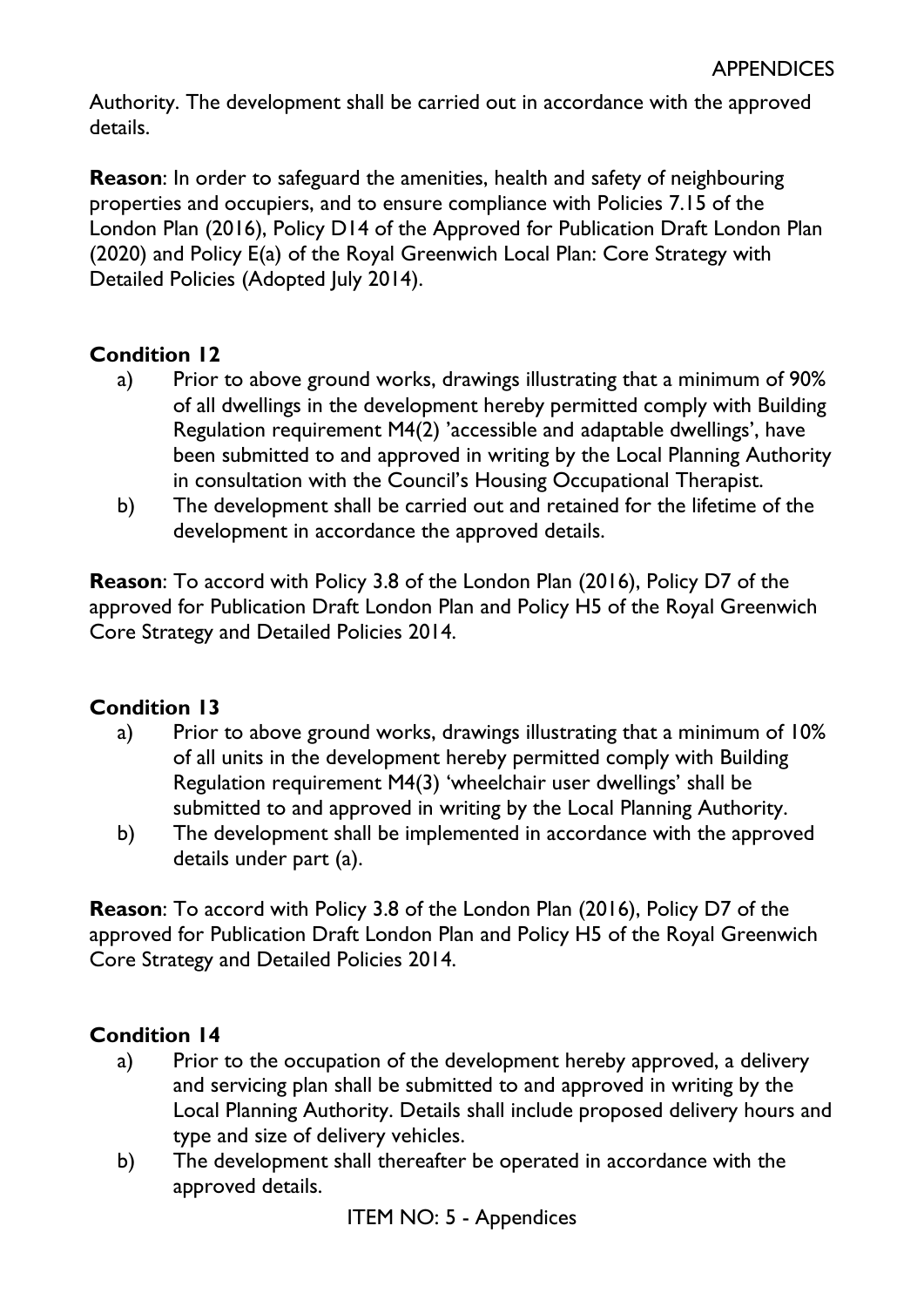**Reason**: In order to safeguard the amenities of adjoining residents and to comply with Policy 6.3 of the London Plan (2016) and Policies SD7 and T4 of the Approved for Publication Draft London Plan.

### **Condition 15**

- A. Prior to occupation of the dwellings, the approved residential units shall incorporate and maintain water saving and monitoring measures that will meet water efficiency standards with a maximum water use target of 105 litres of water per person per day in line with the approved Energy Statement prepared by Dynamic Energy Assessors (21st October 2020), Sustainable Design and Construction Statement prepared by Dynamic Energy Assessors (23rd October 2020).
- B. Prior to first occupation of the residential units within the development, evidence including final Water Efficiency calculations prepared by suitably qualified assessor and evidence of commissioning that the approved residential units have incorporated water saving and monitoring measures that will prevent the undue consumption of water in line with Part A shall be submitted to the Local Planning Authority for written approval.

**Reason:** To ensure the sustainable use of water, in accordance with the approved sustainability statement and policy 5.15 of London Plan (2016), Policy SI5 of the Approved for Publication Draft London Plan (2020) and Policy DH1 Design of Royal Greenwich Local Plan: Core Strategy with Detailed Policies (July 2014) and Royal Borough of Greenwich, Greener Greenwich SPD (2014).

### **Condition 16**

Prior to the first occupation of each dwelling within the approved development, the approved residential units shall incorporate sustainability measures as detailed in the approved Energy Statement prepared by Dynamic Energy Assessors (21st October 2020), Design and Access Statement Rev P04 prepared by GAA Planning (4th June 2020), Sustainable Design and Construction Statement prepared by Dynamic Energy Assessors (23rd October 2020) and Construction Logistics Plan Framework V7 prepared by Stilwell Limited (15th September 2020).

**Reason**: In the interest of addressing climate change and to secure sustainable development in accordance with policies 5.1, 5.2, 5.3, 5.6, 5.7 and 5.9 of the London Plan (2016), Policies G1, SI1, SI2, SI3, SL4 of the Approved for Publication Draft London Plan (2020), Policy DH1 Design of Royal Greenwich Local Plan: Core Strategy with Detailed Policies (July 2014) and Royal Borough of Greenwich, Greener Greenwich SPD (2014).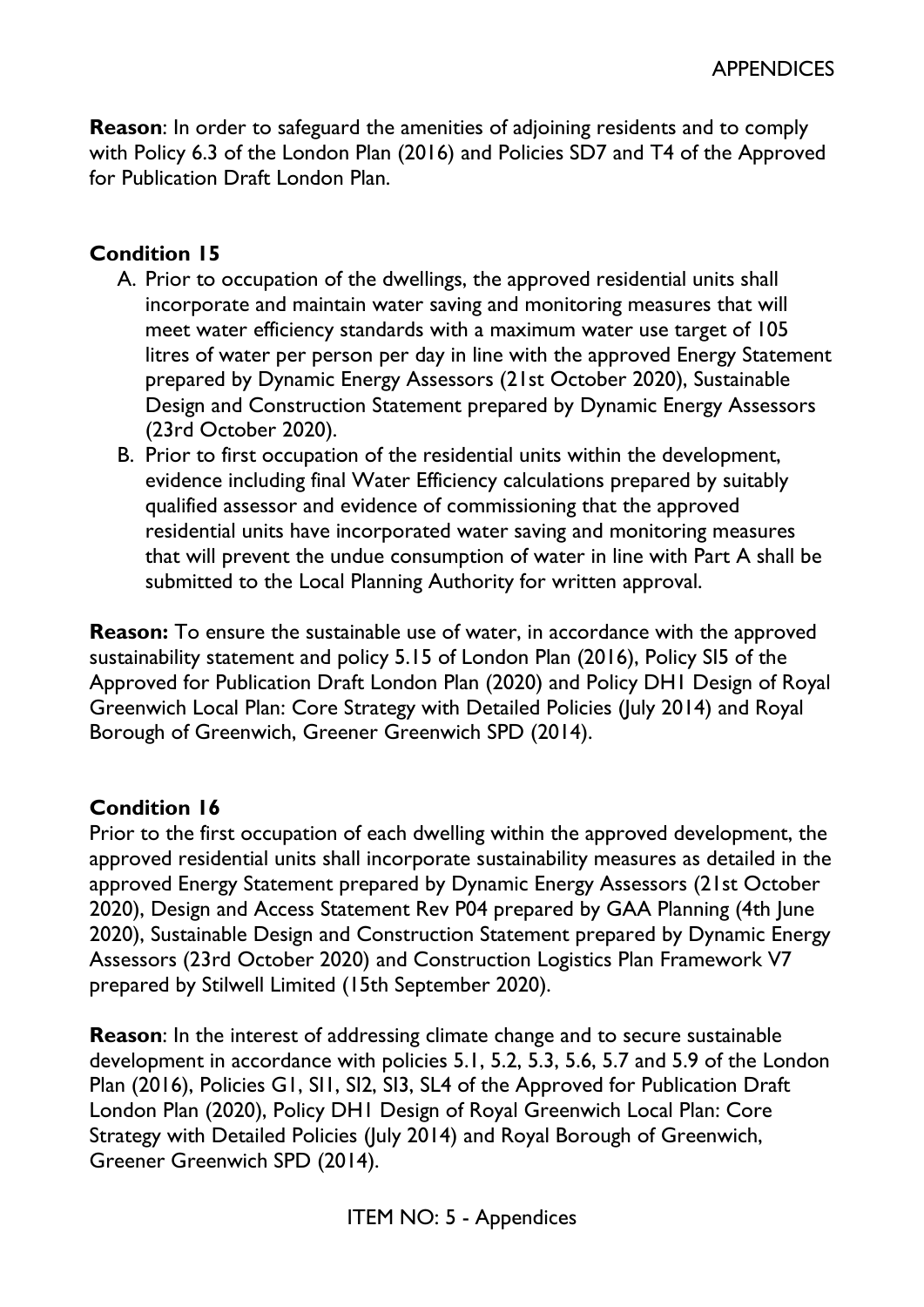### **Condition 17**

Prior to commencement of the development, details demonstrating that all building materials to be used on the development comply with the BRE Green Guide to Housing Specification categories A, B or C shall be submitted to and approved in writing by the Local Planning Authority. If the relevant part of the development falls below the A, B or C category, proposed measures will be identified to seek to achieve the required categories.

The development shall be carried out in accordance with the details as approved unless minor variations thereto are otherwise agreed in writing by the Local Planning Authority.

**Reason**: To comply with Policy 5.3 of the London Plan (2016), Policy SI2 of the Approved for Publication Draft London Plan (2020) Policy IM4 of the Royal Greenwich Local Plan: Core Strategy with Detailed Policies (2014) and the Mayor's Sustainable Design and Construction SPG (2014).

### **Condition 18**

- A) Within three-months of the practical completion of the residential development and prior to occupation, the following information should be provided to the Local Planning Authority for written approval:
	- i. technical information in line with clauses 10.6 to 10.9 of the GLA's energy statement guidance (2020) and evidence including commissioning of installation that the renewable/low carbon technologies are installed in accordance with Part ( B ) and certified under the Microgeneration Certification Scheme (MSC).
	- ii. the resulting scheme, along with machinery/apparatus location, specification and operational details of renewable/low carbon technologies in accordance with Part ( B )
	- iii. a management plan for the operation of the renewable/low carbon technologies in accordance with Part ( B )
	- iv. a servicing plan including times, location, frequency, method of servicing of the renewable/low carbon technologies
	- v. Energy Performance Certificates [EPC's], detailed modelling output reports showing clearly the DER and TER from the "as built stage" to confirm compliance with the carbon dioxide savings achieved through energy efficiency measures and the energy servicing strategy approved under Part ( B ).
	- vi. SAP Thermal Bridging and SAP Overheating modelling output reports from the 'as built' stage to confirm compliance with Accredited Construction Details (ACDs) and minimisation of overhearing risk and Criterion 3 of the Building Regulations Part L 2013.

ITEM NO: 5 - Appendices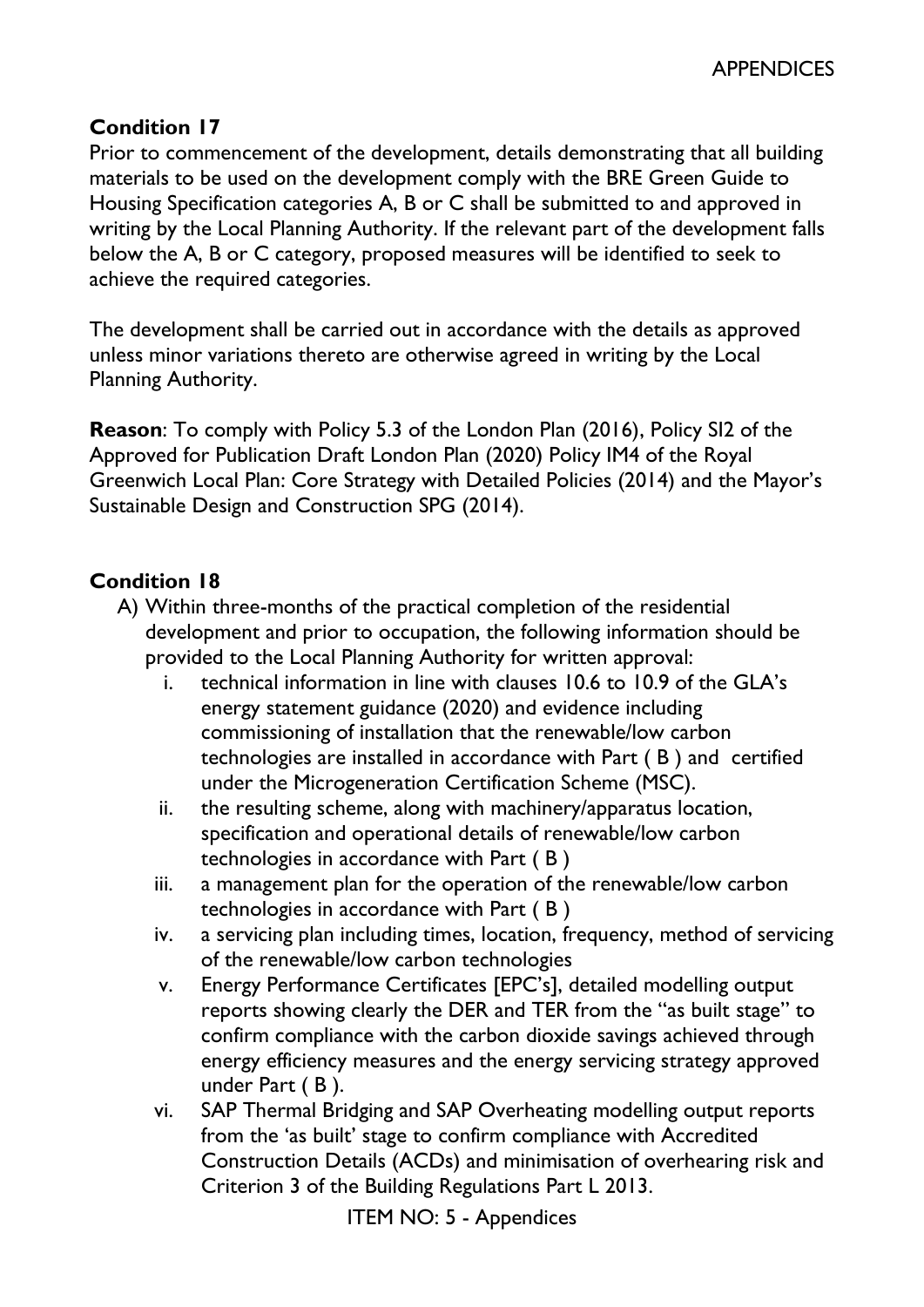- B) Prior to the practical completion of the development, the approved residential units shall incorporate and maintain measures to achieve an overall reduction in energy consumption of at least 23%, equivalent to 18.7MWh/yr and regulated CO2 emissions of at least 48% (equal to 9.2 tonnesCO2/yr) beyond Building Regulations Part L 2013 through the following carbon emission savings as detailed in the approved Energy Statement prepared by Dynamic Energy Assessors (21st October 2020):
	- i. energy demand reduction measures to achieve at least annual carbon dioxide emission savings of 1.9 tonnes, equivalent to 10%, in regulated carbon dioxide (CO2) emissions over the compliant BR Part L 2013 base case.
	- ii. installation of centralised individual Air Source Heat Pumps (ASHPs with  $SCoP<sub>heating</sub>$  3.19) for the provision of space heating and hot water to achieve at least annual carbon dioxide emission savings of 4.5 tonnes per year, equivalent to 25.9% in regulated carbon dioxide (CO2), beyond the Be Lean stage of the energy hierarchy.
	- iii. Installation of 7.11kWp solar Photovoltaic (PV) system to generate 5.4MWh/year of electricity and reduce the regulated CO2 emissions of 2.8 tonnes per year, equating to 21.9% in regulated carbon dioxide (CO2) emissions over the Be Clean case (ASHP heating solution under Part B (ii) ) of the Energy Hierarchy.
	- iv. Measures to reduce the carbon dioxide emissions associated with other energy uses not covered by Building Regulations (un-regulated), including smart meters and energy efficient appliances (where installed) should be incorporated prior to occupation and maintained in the development in perpetuity.

**Reason**: To ensure that the residential units within the development hereby approved are energy efficient and to contribute to the avoidance of need for new fossil fuel or other primary energy generation capacity and to reduce emissions of greenhouse gases and to minimise the impact of building emissions on local air quality in the interests of health, in accordance with policies 3.2, 5.3, 5.5, 5.6 and 7.14 of the London Plan 2016, Policies GG3, G1 SI1, SI2, SI3 and SL4 of the Approved for Publication Draft London Plan (2020), Policy E1 of the Royal Greenwich Local Plan: Core Strategy with Detailed Policies (July 2014), Royal Borough of Greenwich, Greener Greenwich SPD (2014) and the Mayor's Sustainable Design and Construction SPG (2014).

### **Condition 19**

A. Within six months of the commencement of the development, the following details should be submitted to the Local Planning Authority for written approval: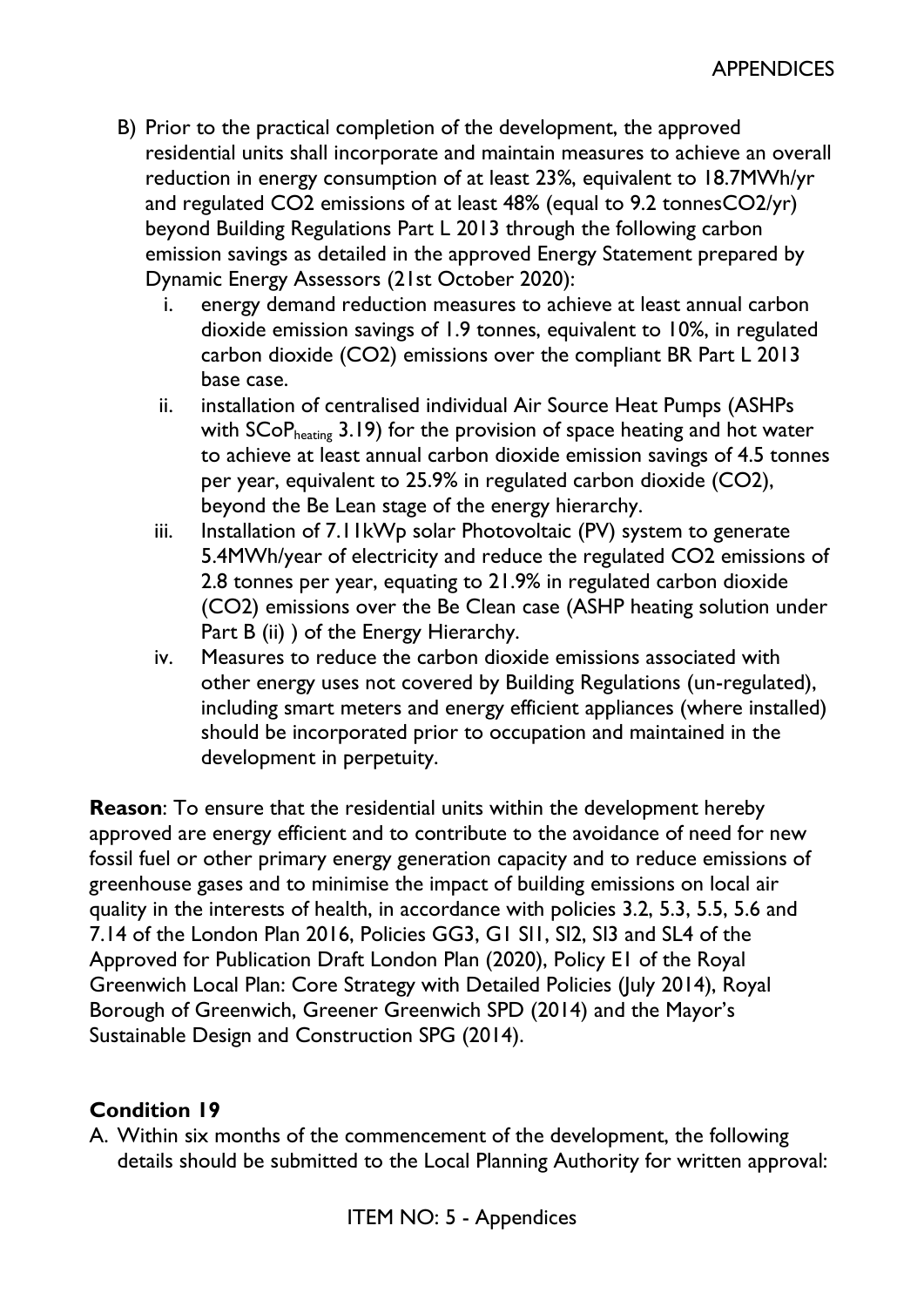- i. Details of the plant room(s), including size, layout and location, thermal stores (if available) and any other equipment required;
- ii. Details of the Air Source Heat Pumps (ASHPs) to serve the energy requirements of the dwellings, including technical information such as costs, external equipment location, and design;
- iii. Details of the HIU including specifications, type and efficiency;
- iv. Details of the pipe network (including the size and route, flow and return temperatures, total length of the heat network in metres (flow and return) distribution and transmission, diagram route, total plant heating capacity, total heat generated, total heat supplied to premises and how primary and secondary site heat network losses have been minimised, if any) for the connection of all apartments into the centralised heating network;
- v. Details of schematic of the site wide heat network showing all apartments connected into it;
- vi. Details and evidence to demonstrate that the communal heating network shall be designed in accordance with Heat Networks: Code of Practice for the UK and Heat Trust Standards;
- vii. Full details of the method of how the proposed centralised system will facilitate connection to a current market or higher efficiency offsite heating and/or private wire network including but not limited to: layout of the plant in the 'energy centre' to demonstrate sufficient space has been allowed for the specified equipment and, where applicable, additional equipment to be installed in future, different temperature heat network;
- viii. A safeguarded provision to the edge of the site;
- B. Within three-months of the first occupation of the residential development, details and evidence of a post-commissioning assessment, completed by an independent assessor, for the centralised ASHP system installed, certifying that it has been well designed in line with items (i) to (vii), runs efficiently, has reliability of supply, a reasonable customer tariff, appropriate management and maintenance arrangements are in place and be designed to allow connection to an offsite heat network, shall be submitted to and approved in writing by the Local Planning Authority.

**Reason**: To ensure that the allocated space for energy equipment within the development is designed in a manner that ensures that the development contributes to reducing the use of fossil fuel or other primary energy generation capacity, is designed to connect to an offsite heating and/or private wire network and to reduce emissions of greenhouse gases in accordance with policies 5.3, 5.5 and 5.6 of the London Plan 2016, Policies GG3, G1 SI1, SI2, SI3 and SL4 of the Approved for Publication Draft London Plan (2020), Policies DH1 and E1 of the Royal Greenwich Local Plan: Core Strategy with Detailed Policies (July 2014), the Mayor's Sustainable Design and Construction SPG (2014) and Greener Greenwich SPD (2014).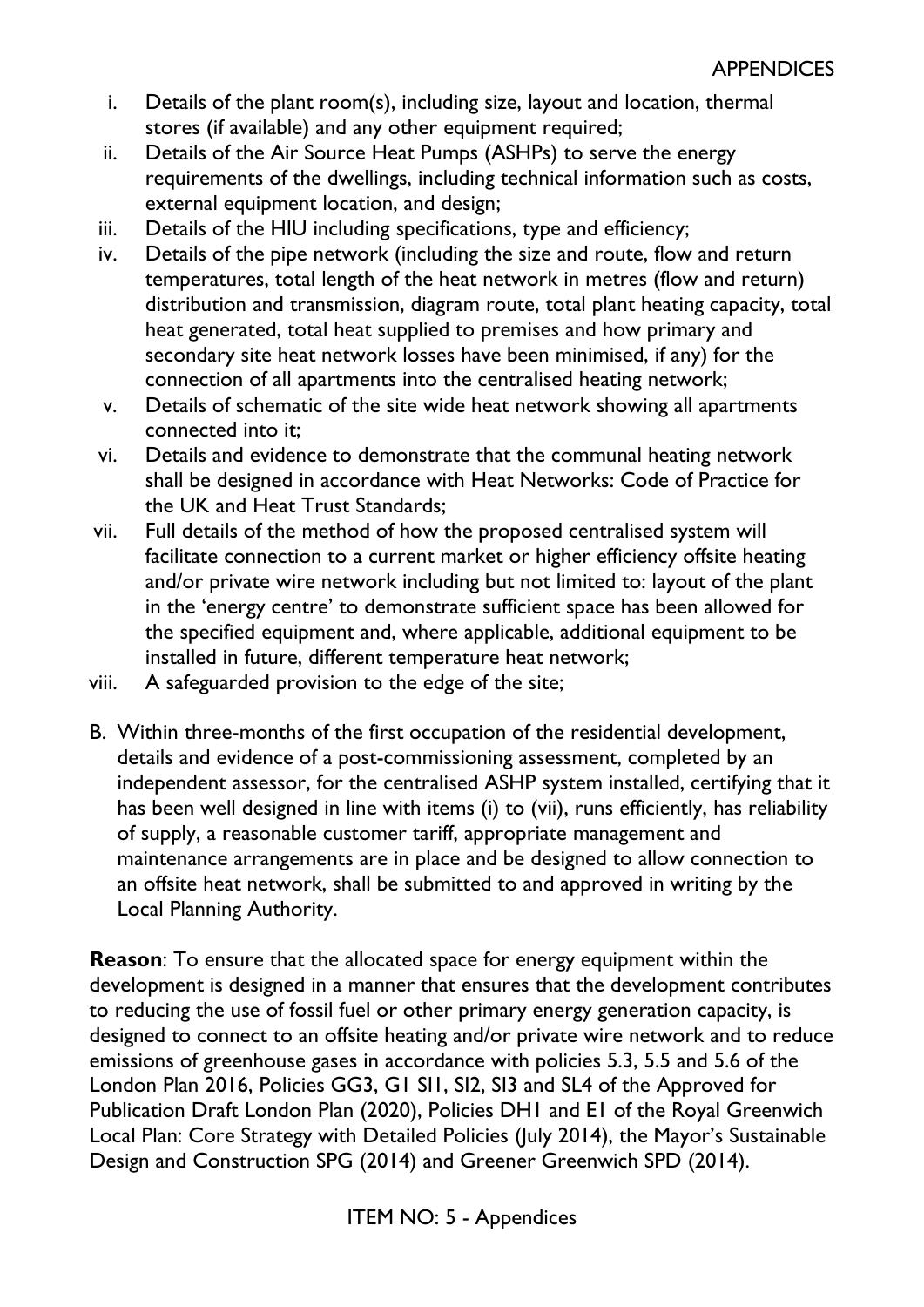# **Condition 20**

Prior to the first occupation of the residential units within the development, the approved dwellings shall incorporate, maintain mitigation measures and provide recommendations to occupants to cope with extreme hot weather conditions through home user guides that will assist with reducing the risk of overheating, follow the cooling hierarchy and comply with CIBSE TM59 criteria under DSY1 weather scenario, as stated within the approved the approved Overheating Risk in Homes - CIBSE TM59: 2017 Report prepared by Dynamic Energy Assessors (3rd December 2020).

**Reason**: To ensure that the residential and non-residential components within the development hereby approved are energy efficient and to reduce the risk of overheating in line with policy 5.9 of the London Plan 2016, Policy SL4 of the Approved for Publication Draft London Plan (2020) and policies DH1 and E1 of the Royal Greenwich Local Plan: Core Strategy with Detailed Policies (July 2014).

# **Condition 21**

Prior to the commencement of the development, an ecological and landscape management plan, including mitigation measures during demolition and construction, long-term design objectives, management responsibilities and maintenance schedules for all landscaped areas and demonstration that the required Urban Greening Factor (UGF) score for the approved site has been achieved, shall be submitted to and approved in writing by the Local Planning Authority. Development proposals must ensure no net loss of biodiversity and wherever possible, make a positive contribution to the protection, enhancement, creation and management of biodiversity.

The submitted report shall include:

- A. Preliminary Ecological Appraisal including Extended Phase 1 Habitat Survey demonstrating the details of all features of ecological value on the site and setting out measures for their protection during construction works. Any mitigation measures identified therein shall be implemented in accordance with the approved details.
- B. Detailed phase I roosting bats' and nesting birds' surveys which include: bat exit / re-entry and nesting bird checks.
- C. A detailed method statement for the removal or long-term management /eradication of invasive species on the site, if identified. The method statement shall include proposed measures to prevent the spread of any invasive species identified during any operations such as mowing, strimming or soil movement. It shall also contain measures to ensure that any soils brought to the site are free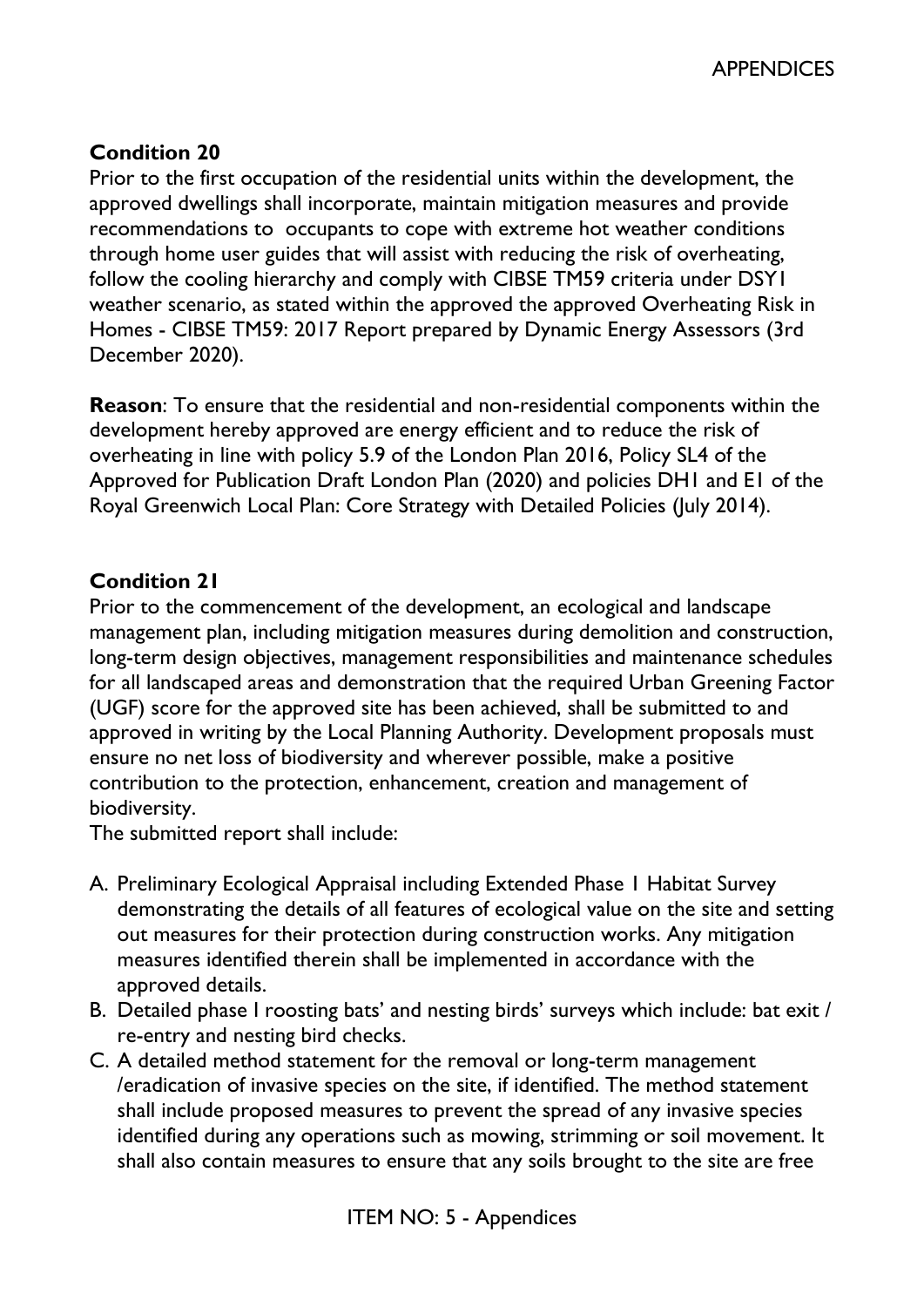of the seeds / root / stem of any invasive plant covered under the Wildlife and Countryside Act 1981.

- D. Details to protect the established vegetation from any damage that could be caused during demolition and construction. All works should be undertaken by a suitably qualified and experienced specialist contractor and should conform to current industry best practice, i.e. BS 3998: 2010 'Tree Work - Recommendations'. The details should ensure that existing commuting/foraging routes currently utilised by bats and other wildlife are maintained, if identified.
- E. Details from a suitably qualified ecologist specifying how the landscape features have been developed for biodiversity and ecological enhancement. The mitigation and enhancement should include the following:
	- I. Native and/or nectar producing and/or deciduous plant and tree species preferably of local provenance;
	- II. Diversity grassland areas such as lawns with low growing native herbs, unmown grass verges, wildflower mixes on amenity and recreational open spaces and/or meadow areas;
	- III. Percentage of native habitat species proposed for the site (a target of 75% native to 25% non-native plant species should be utilised where possible);
	- IV. Dense areas of shrubbery;
	- V. Habitat areas identified in the Greenwich Biodiversity Action Plan;
	- VI. Living roofs and walls including extensive green roofs, intensive green roofs and biosolar roofs compliant with GRO Green Roof Code (2014 or subsequent version) including type, substrate and roof cross sections and roof plans and assessment of the effectiveness of the living roof/wall as a source control mechanism and interceptor for a Sustainable Urban Drainage System (SUDS);
	- VII. Bird and bat sensitive lighting;
	- VIII. Street trees; and
	- IX. Artificial nesting and roosting sites (including bird and bat boxes) including number, location and design.

Where habitats are created as mitigation for development, management plans for the habitat shall also be provided detailing how the areas are to be managed in the longer term. Once approved the mitigation and management plans shall be undertaken in accordance with the approved details.

F. Evidence that the ecological measures approved under parts  $(A)$  to  $(E)$  have been installed in accordance with the details above should be submitted to and approved in writing by the Local Planning Authority prior to first occupation of the development.

**Reason**: To ensure the protection of wildlife and supporting habitat, to prevent the spread of invasive plants and to secure opportunities for the enhancement of the ecological value of the site in line with Policies 5.11 and 7.19 of the London Plan (2016), Policies G5 and G6 of the Approved for Publication Draft London Plan (2020), Policy OS4 of the Royal Greenwich Local Plan: Core Strategy with Detailed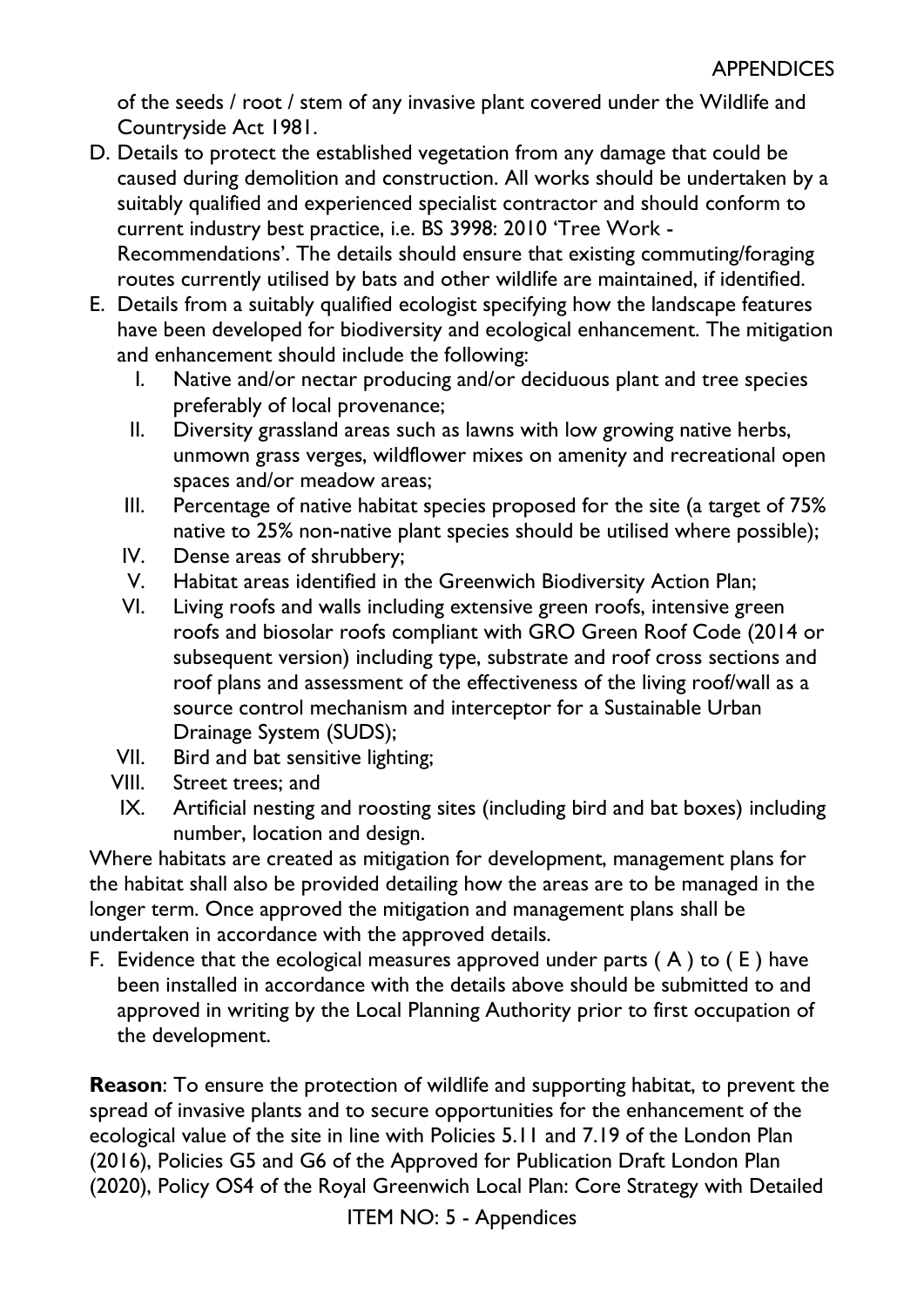Policies (2014), the Mayor's Sustainable Design and Construction SPG (2014) and Greener Greenwich SPD (2014) or subsequent versions of the above related documents or related subsequent versions.

### **Condition 22**

The demolition, earth removal, piling work and any mechanical building operations required to implement the development shall only be carried out between the hours of:

Monday to Friday 08:00 to 18:00 Saturdays 08:00 to 13:00 Not at all on Sunday and Bank Holidays

**Reason**: To safeguard the amenities of neighbouring properties and the area generally and ensure compliance with Policy 7.15 of the London Plan (2016), Policy D14 of the Approved for Publication Draft London Plan (2020) and Policies E(a) and E(c) of the Royal Greenwich Local Plan: Core Strategy with Detailed Policies (adopted 30th July 2014).

### **Condition 23**

- a) A minimum of 28 secure and dry long-stay cycle parking spaces shall be provided within the residential development as indicated on the plans hereby approved.
- b) A minimum of 2 secure short stay cycle parking spaces shall be provided within the development as indicated on the plans hereby approved.
- c) No units shall be occupied until the full details of the cycle parking facilities have been submitted to, and approved in writing by the Local Planning Authority.
- d) All residential cycle parking spaces shall be provided and made available for use prior to occupation of the relevant part of the development and maintained thereafter.

Reason: To promote sustainable travel and to ensure compliance with Policy 6.9 of the London Plan (2016), Policy T5 of the Approved for Publication Draft London Plan (2020) and IM4, IM(b) and IM(c) of the Royal Greenwich Local Plan: Core Strategy with Detailed Policies (Adopted July 2014).

# **Condition 24**

The refuse storage and recycling facilities shall in all respects be constructed in accordance with the approved plans, before the relevant part of the development is first occupied and maintained for the lifetime of the development.

ITEM NO: 5 - Appendices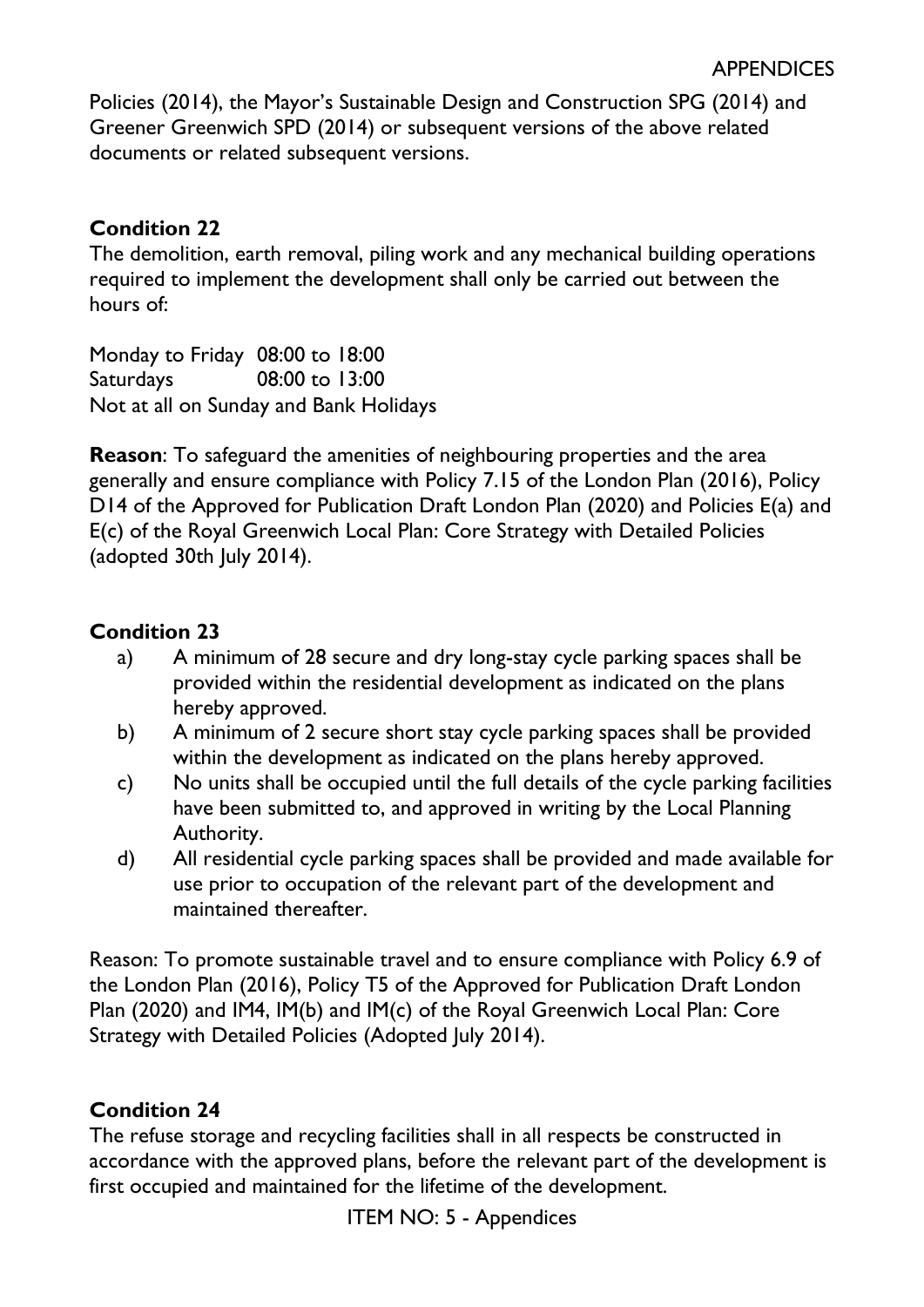**Reason**: In order that the Council may be satisfied with the details of the proposal and to ensure compliance with Policy 5.16 of the London Plan (2016), SI8 of the Approved for Publication Draft London Plan (2020) and Policies H5 and DH1 of the Royal Greenwich Local Plan: Core Strategy with Detailed Policies (Adopted July 2014).

### **Condition 25**

- a) Notwithstanding the plans hereby approved, full details of screening measures to be incorporated to the balconies and maisonette units, including planter and associated vegetation to Flat 13, shall be submitted to and approved in writing by the Local Planning Authority.
- b) The screening, as approved under parts (a) & (b) shall be implemented in full prior to first occupation of the unit and maintained in perpetuity.

**Reason**: To avoid unacceptable overlooking onto neighbouring dwellings and consequent loss of privacy thereto and to comply with Policy 7.6 of the London Plan (2016), Policy D3 of the the Approved for Publication Draft London Plan (2020) and Policy DH(b) of the Royal Greenwich Local Plan: Core Strategy with Detailed Policies (adopted 30th July 2014).

### **Condition 26**

- a) Full details of the children's play area, play equipment and safety measures proposed for the development shall be submitted to and approved in writing by, the Local Planning Authority prior to the first occupation of the development.
- b) The play areas and play equipment shall be fully implemented in accordance with the approved details prior to the occupation of the development and shall be retained for the lifetime of the development.

**Reason**: In order to ensure that sufficient on-site play facilities are provided for the future occupiers of the development and to ensure compliance with Policy 3.6 of the London Plan (2016), Policy S4 of the Approved for Publication Draft London Plan (2020) and Policy H(e) of the Royal Greenwich Local Plan: Core Strategy with Detailed Policies (2014).

### **Condition 27**

a) Prior to the commencement of above ground works (excluding demolition), a full and detailed application for the Secured by Design award scheme shall be submitted to the Local Planning Authority and the Metropolitan Police SE Designing Out Crime Office, setting out how the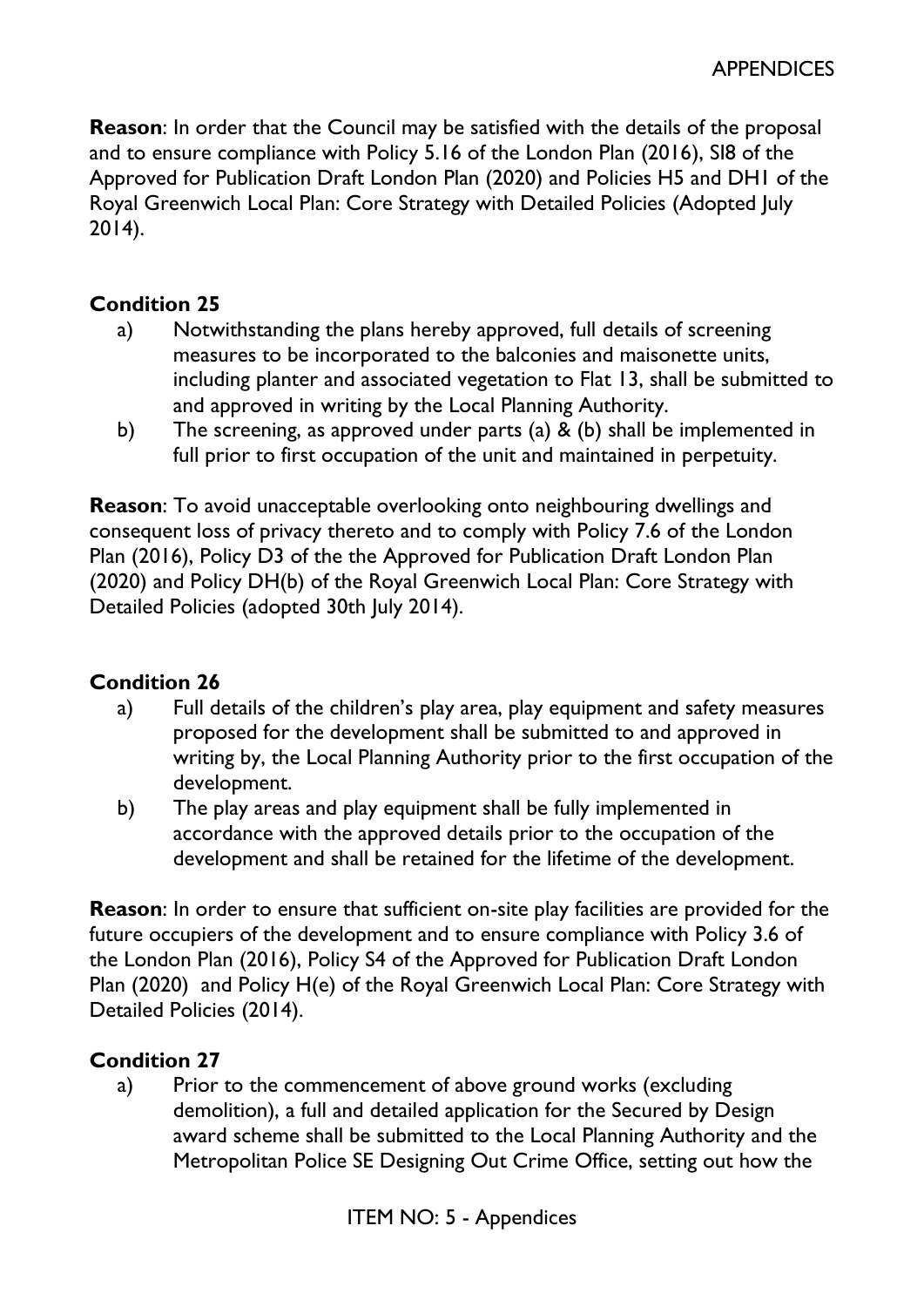principles and practices of the Secured by Design Scheme are to be incorporated into the approved scheme.

b) Prior to first occupation of any part of the development, evidence shall be submitted to the Local Planning Authority demonstrating that a Secured by Design certification has been awarded, in accordance with the details approved under part (a).

**Reason**: In the interest of creating safer, sustainable communities and to ensure the development is implemented in accordance with Policy 7.3 of the London Plan (2016), Policy D3 of the Approved for Publication Draft London Plan (2020) and Policy CH1 of the Royal Greenwich Local Plan: Core Strategy with Detailed Policies.

#### **Condition 28**

Prior to the first occupation of the residential units hereby approved, full details of the rear gate entry system and CCTV shall be submitted to and approved in writing by the Local Planning Authority.

The development shall be carried out in accordance with the approved details and maintained in perpetuity.

**Reason**: In the interest of creating safer, sustainable communities and to ensure the development is implemented in accordance with Policy 7.3 of the London Plan (2016), Policy D3 of the Approved for Publication Draft London Plan (2020) and Policy CH1 of the Royal Greenwich Local Plan: Core Strategy with Detailed **Policies** 

### **Condition 29**

Prior to the commencement of above ground works, details of sound insulation to mitigate sound transfer between units shall be submitted to, and approved in writing by the Local Planning Authority. The development shall be carried out in accordance with the approved details and maintained in perpetuity.

**Reason**: To safeguard against unacceptable noise transfer between units and to ensure a satisfactory standard of accommodation is afforded to future occupiers, in compliance with Policies 3.5 and 7.15 of the London Plan (2016), Policies D3 and D14 of the Approved for Publication Draft London Plan (2020) and Policy H5 of the Royal Greenwich Local Plan: Core Strategy with Detailed Policies (July 2014).

### **Condition 30**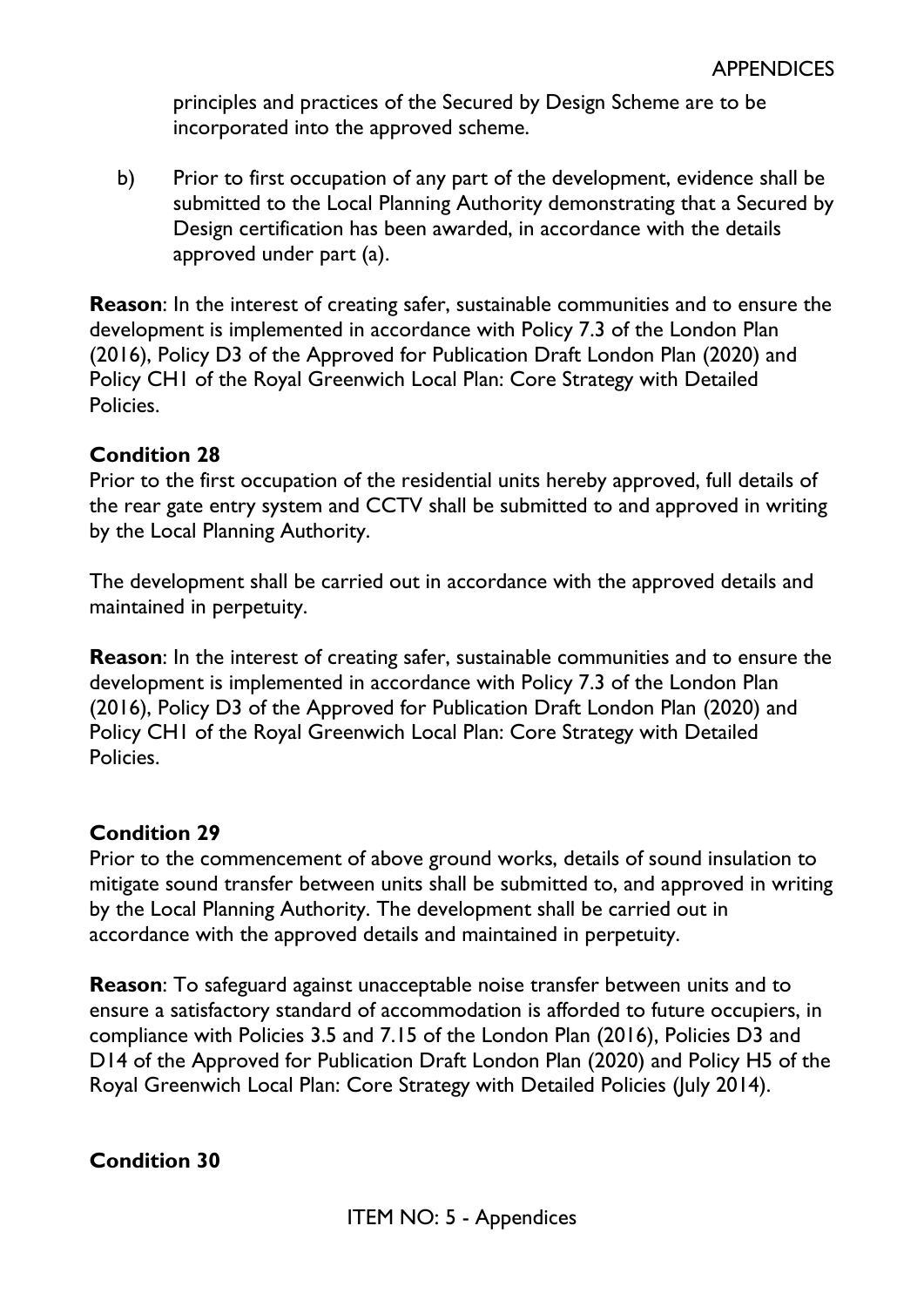- a) Full details of the electric vehicle charging points to be provided in the development shall be submitted to and approved in writing by the Local Planning Authority.
- b) The approved details shall be implemented prior to the first occupation the residential dwellings hereby approved and maintained in perpetuity.

**Reason**: To minimise carbon dioxide emissions and to comply with Policy 6.13 of the London Plan (2016), Policy T6.1 of the Approved for Publication Draft London Plan and Policies IM3 and E1 of the Royal Greenwich Local Plan: Core Strategy with Detailed Policies (2014).

# **Informative(s)**

- 1. The Council engages with all applicants in a positive and proactive way through specific pre-application enquiries and the detailed advice available on the Council's website. On this particular application, positive discussions took place which resulted in further information being submitted.
- 2. The development must conform to the requirements of Part B5 of the current Building Regulations Approved Document B.
- 3. A Groundwater Risk Management Permit from Thames Water will be required for discharging groundwater into a public sewer. Any discharge made without a permit is deemed illegal and may result in prosecution under the provisions of the Water Industry Act 1991. We would expect the developer to demonstrate what measures he will undertake to minimise groundwater discharges into the public sewer. Permit enquiries should be directed to Thames Water's Risk Management Team by telephoning 020 3577 9483 or by emailing wwqriskmanagement@thameswater.co.uk. Application forms should be completed on line via www.thameswater.co.uk. Please refer to the Wholsesale; Business customers; Groundwater discharges section.

Where the developer proposes to discharge to a public sewer, prior approval from Thames Water Developer Services will be required. Should you require further information please refer to our website. [https://developers.thameswater.co.uk/Developing-alarge-site/Apply-and-pay](https://developers.thameswater.co.uk/Developing-alarge-site/Apply-and-pay-for-services/Wastewater-services)[for-services/Wastewater-services](https://developers.thameswater.co.uk/Developing-alarge-site/Apply-and-pay-for-services/Wastewater-services)

The applicant is advised to read Thames Water's guide working near or diverting our pipes. [https://developers.thameswater.co.uk/Developing-a](https://developers.thameswater.co.uk/Developing-a-largesite/Planning-your-development/Working-near-or-diverting-our-pipes)[largesite/Planning-your-development/Working-near-or-diverting-our-pipes.](https://developers.thameswater.co.uk/Developing-a-largesite/Planning-your-development/Working-near-or-diverting-our-pipes)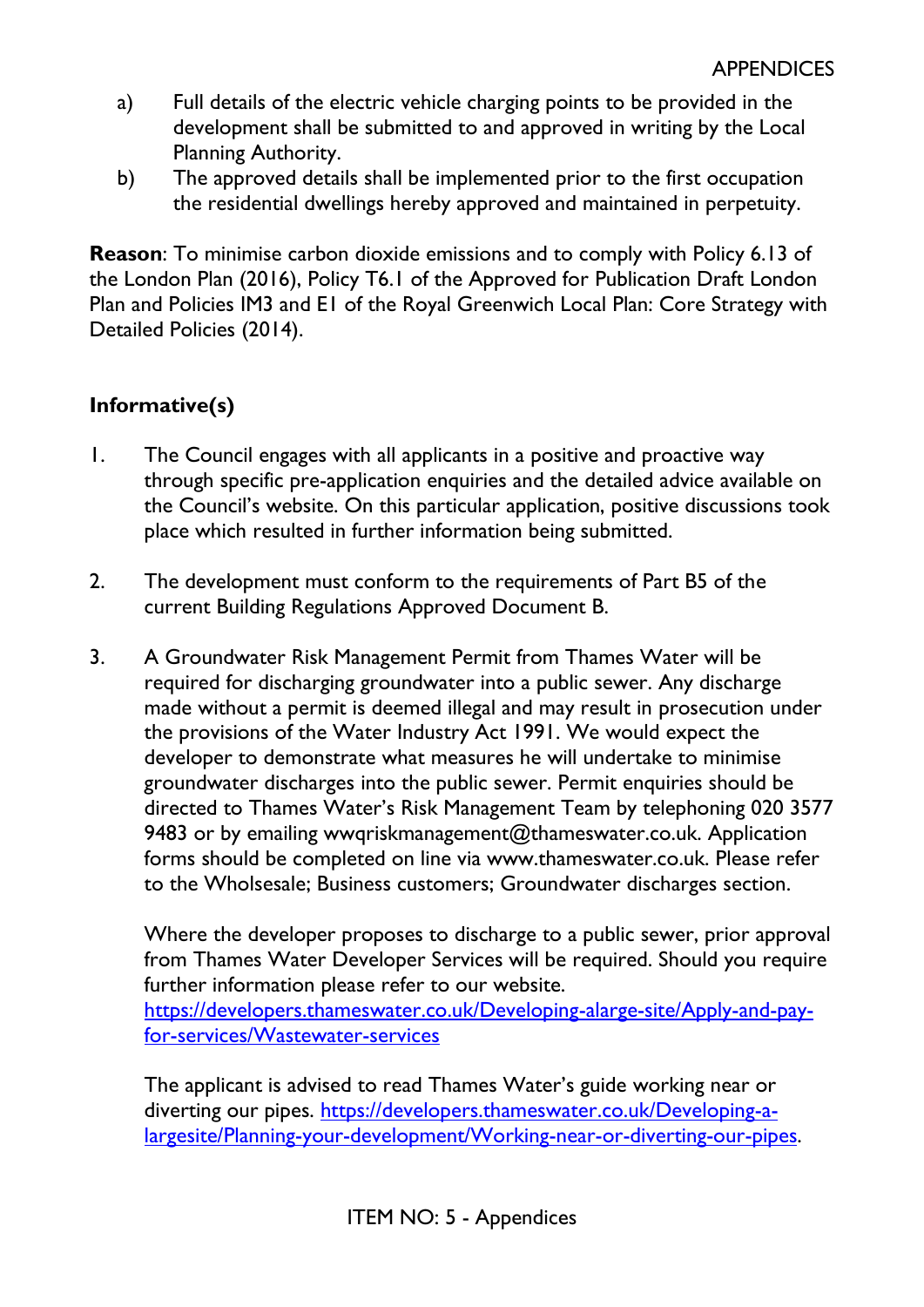If the applicant is planning on using mains water for construction purposes, it's important you let Thames Water know before you start using it, to avoid potential fines for improper usage. More information and how to apply can be found online at [www.thameswater.co.uk/buildingwater.](http://www.thameswater.co.uk/buildingwater)

Thames Water will aim to provide customers with a minimum pressure of 10m head (approx 1 bar) and a flow rate of 9 litres/minute at the point where it leaves Thames Waters pipes. The developer should take account of this minimum pressure in the design of the proposed development.

- 4. For good guidance on improving connectivity and increasing active travel, it is recommended that the applicant refers to the Mayor of London's Healthy Streets framework:<http://content.tfl.gov.uk/healthy-streets-for-london.pdf>
- 5. It is recommended that the applicant supports the health and wellbeing of employees through the promotion of the Mayor of London's Healthy Workplace Award to prospective businesses: <https://www.london.gov.uk/what-we-do/health/healthy-workplace-charter>
- 6. It is recommended that any businesses considered as part of the development participate in the range of Public Health initiatives such as; Breastfeeding friendly, Sugar Smart, Healthier Catering Commitment, and Dementia Friendly:<http://livewellgreenwich.org.uk/help-others/get-involved/>
- 7. As per paragraph 199 of the NPPF, the Applicant is advised that the must record the significance of any heritage assets that the development harms. The Applicant should also improve knowledge of assets and make this public.
- 8. The written scheme of investigation will need to be prepared and implemented by a suitably qualified professionally accredited archaeological practice in accordance with Historic England's Guidelines for Archaeological Projects in Greater London. This condition is exempt from deemed discharge under schedule 6 of The Town and Country Planning (Development Management Procedure) (England) Order 2015.
- 9. The potential scope of public engagement could range from talks on and/or off site, information panel to explain the archaeological work being undertaken, daily blogs and/or other virtual communication platform digital formats. The anticipated specification will therefore consider the potential scope of engagement before providing detail of the planned public engagement program. Historic England's Guidelines for Archaeological Projects in Greater London provides advice on popular interpretation and presentation options.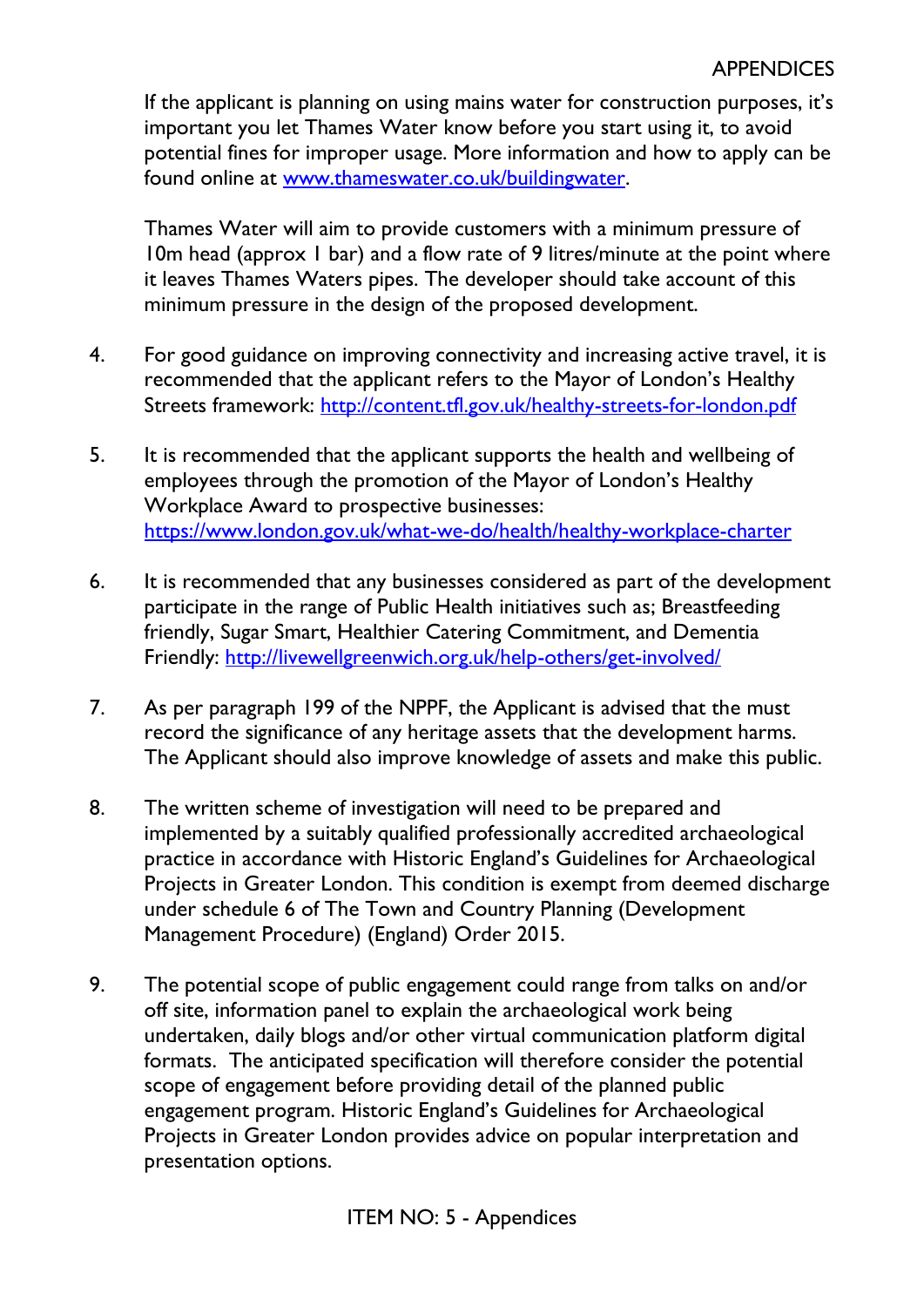# APPENDICES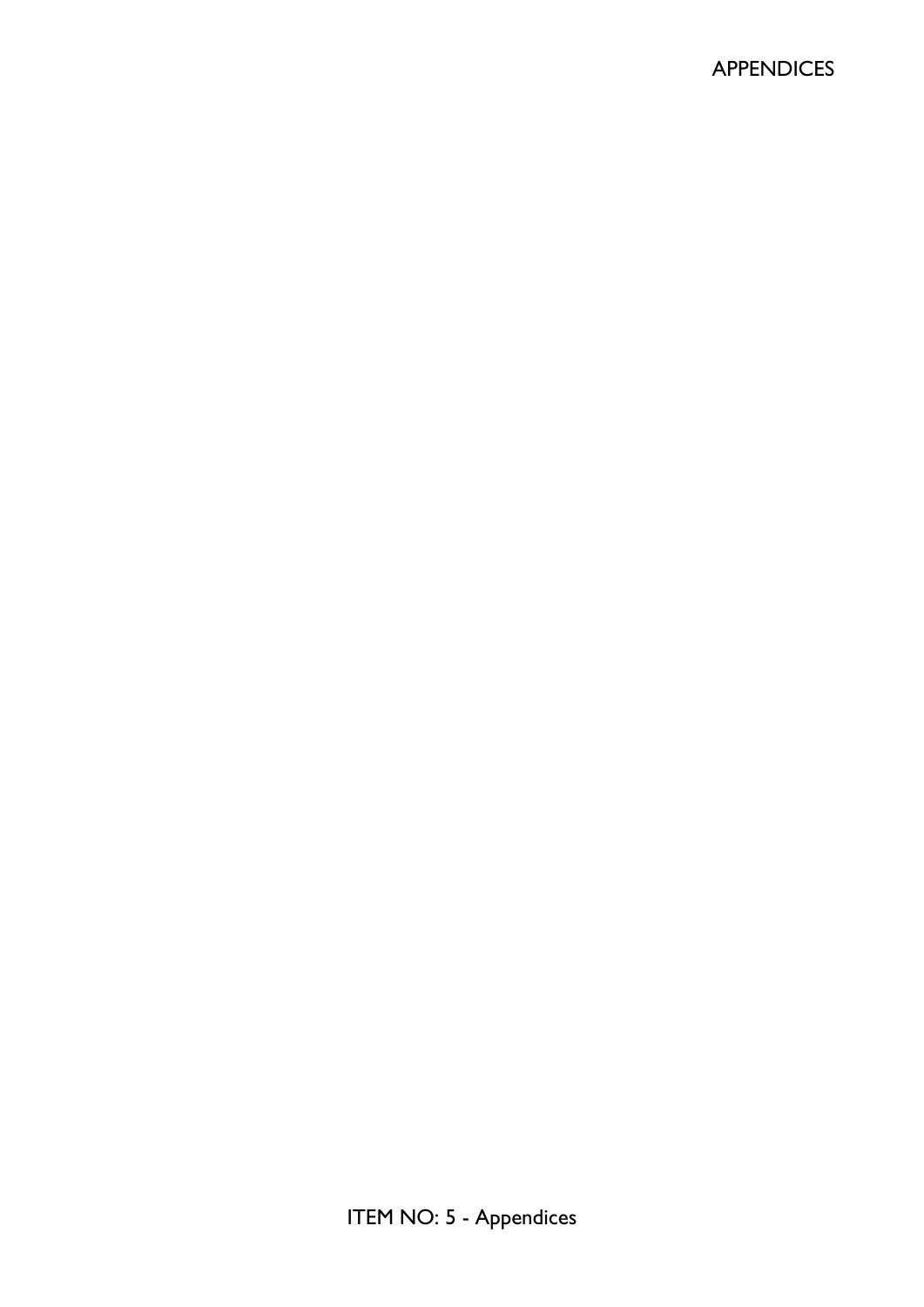# **Appendix 3 - National, regional and local planning policies and Supplementary Planning Guidance / Documents**

### The NPPF (2019)

The National Planning Policy Framework (NPPF) confirms that applications for planning permission must be determined in accordance with the development plan, unless material considerations indicate otherwise. Of relevance in this instance is:

- Chapter 5 Delivering a sufficient supply of homes
- Chapter 6 Building a strong, competitive economy
- Chapter 9 Promoting sustainable transport
- Chapter 12 Achieving well-designed places
- Chapter 16 Conserving and enhancing the historic environment

### The London Plan (2016)

In March 2016 the London Plan (March 2015) was updated with minor amendments. The policies relevant to this application are:

- Policy 3.3 Increasing Housing Supply
- Policy 3.4 Optimising housing potential
- Policy 3.5 Quality and Design of Housing Developments
- Policy 3.8 Housing Choice
- Policy 3.13 Affordable housing thresholds
- Policy 4.2 Offices
- Policy 4.3 Mixed use development and offices
- Policy 5.2 Minimising Carbon Dioxide Emissions
- Policy 5.3 Sustainable Design and Construction
- Policy 5.7 Renewable energy
- Policy 5.9 Overheating and cooling
- Policy 5.12 Flood risk management
- Policy 5.15 Water use and supplies
- Policy 6.3 Assessing effects of development on transport capacity
- Policy 6.9 Cycling
- Policy 6.12 Road network capacity
- Policy 6.13 Parking
- Policy 7.4 Local character
- Policy 7.6 Architecture
- Policy 7.8 Heritage assets and archaeology
- Policy 7.14 Improving air quality
- Policy 7.15 Reducing and managing noise
- Policy 8.3 Community infrastructure levy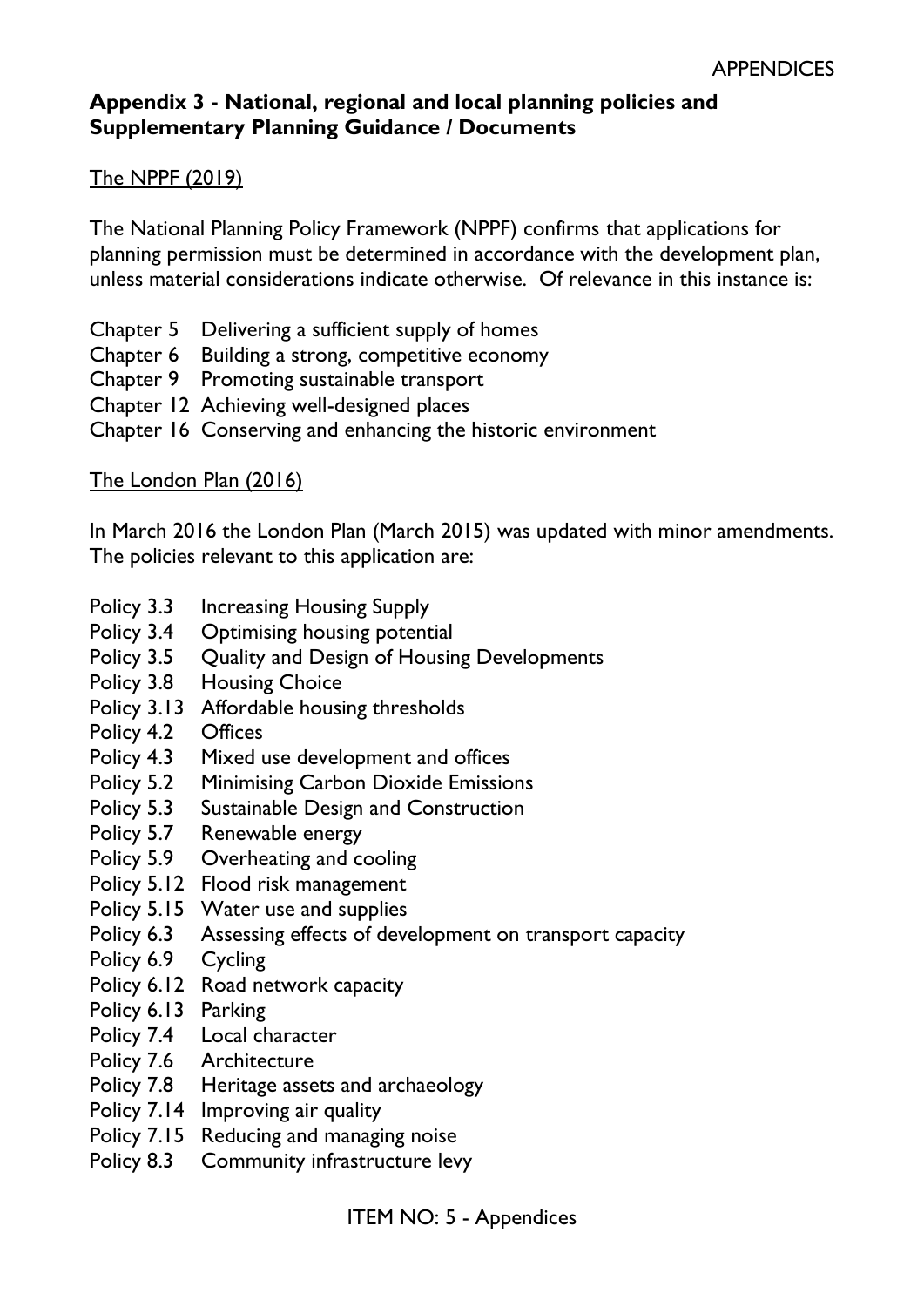The Approved for Publication Draft London Plan (2020)

- Policy GG1 Building strong and inclusive communities
- Policy GG3 Creating a healthy city
- Policy GG4 Delivering the homes Londoners need
- Policy SD7 Town centres: development principles
- Policy D1 London's form, character and capacity for growth
- Policy D3 Optimising site capacity through design-led approach
- Policy D4 Delivering good design
- Policy D5 Inclusive design
- Policy D6 Housing quality and standards
- Policy D7 Accessible housing
- Policy D13 Agent of Change
- Policy D14 Noise
- Policy H<sub>1</sub> Increasing housing supply
- Policy H2 Small sites
- Policy H4 Delivering affordable housing
- Policy H5 Threshold approach to applications
- Policy H6 Affordable housing tenure
- Policy H7 Monitoring of affordable housing
- Policy H10 Housing size mix
- Policy S4 Play and informal recreation
- Policy HC1 Heritage conservation and growth
- Policy G1 Green Infrastructure
- Policy G5 Urban Greening
- Policy G6 Biodiversity and access to nature
- Policy G7 Tress and woodlands
- Policy SI 1 Improving air quality
- Policy SI 2 Minimising greenhouse gas emissions
- Policy SI 3 Energy infrastructure
- Policy SI 4 Managing heat risk
- Policy SI 5 Water infrastructure
- Policy SI 7 Reducing waste and supporting the circular economy
- Policy SI 8 Waste Capacity and net waste self-sufficiency
- Policy SI 12 Flood risk management
- Policy SI 13 Sustainable drainage
- Policy T3 Transport capacity, connectivity and safeguarding
- Policy T4 Assessing and mitigating transport impacts
- Policy T5 Cycling
- Policy T6 Car Parking
- Policy T6.1 Residential parking
- Policy T6.3 Retail parking
- Policy T7 Deliveries, serving and construction
- Policy T9 Funding transport infrastructure through planning